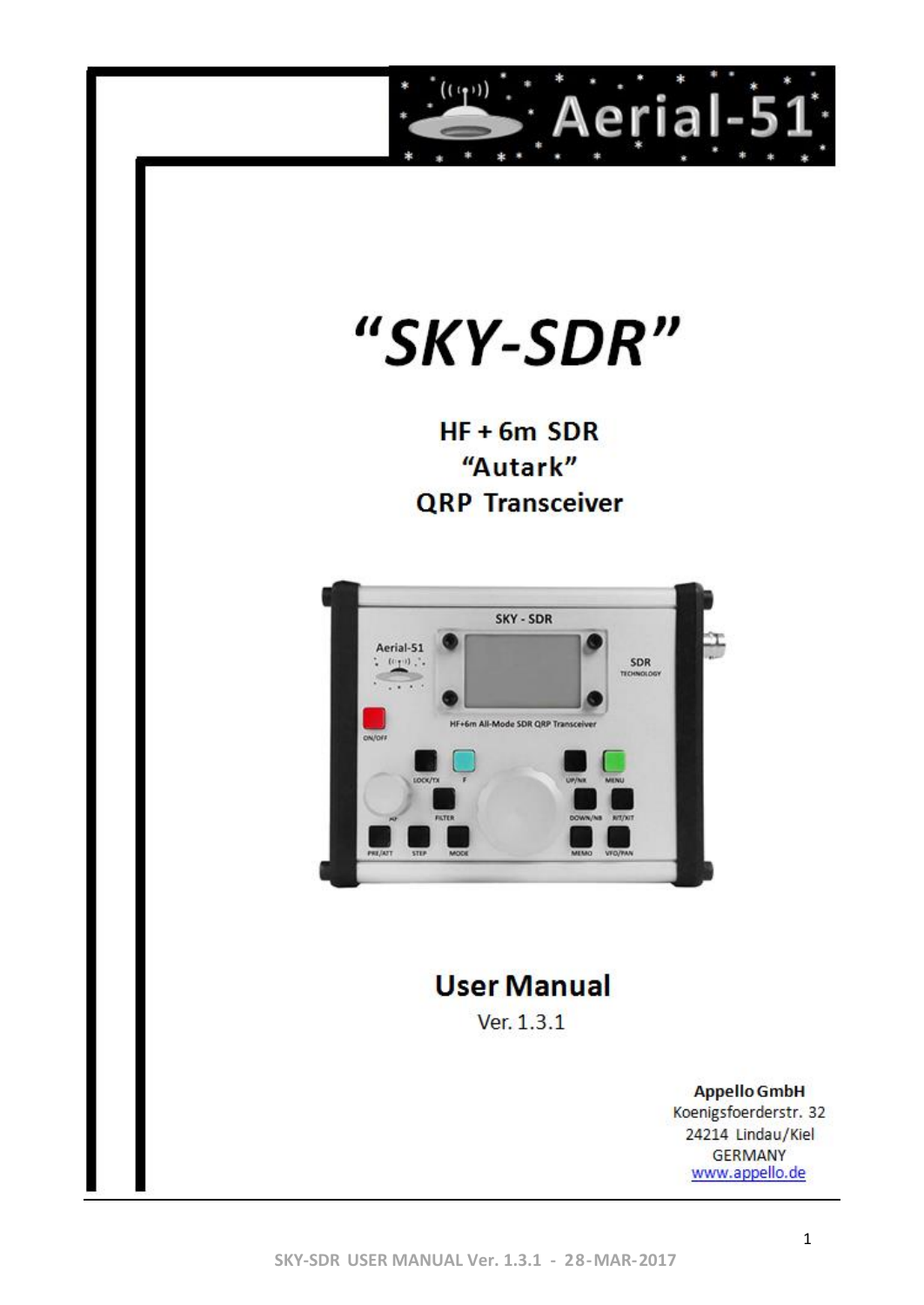# **TABLE OF CONTENTS**

| 1. | $\mathbf 2$                                            |
|----|--------------------------------------------------------|
| 2. | $\overline{\mathbf{3}}$                                |
| 3. | SPECIFICATIONS<br>4                                    |
| 4. | ACCESSORY PACKAGE<br>$\overline{\mathbf{z}}$           |
| 5. | FRONT PANEL CONTROLS. 8                                |
| 6. | SIDE PANEL CONNECTIONS  10                             |
| 7. | <b>OPERATION 11</b>                                    |
|    | <b>GENERAL OPERATION.  11</b>                          |
|    | <b>SPLIT FREQUENCY OPERATION. 12</b><br>$\bigcirc$     |
|    | <b>MEMORY 13</b><br>$\bigcirc$                         |
|    |                                                        |
|    | RIT/XIT 8<br>$\bigcap$                                 |
|    | <b>FILTER SELECTION AND ADJUSTMENT 15</b><br>$\bigcap$ |
|    | OTHER DSP OPTIONS. 16<br>◯                             |
|    | RECEIVER BANDSCOPE 17<br>$\bigcap$                     |
|    | TRANSMIT OPERATION17                                   |
|    | <b>GENERAL TX OPERATION 18</b>                         |
|    |                                                        |
|    | MODE-SPECIFIC OPERATION 19                             |
|    | SSB OPERATION 19<br>◯                                  |
|    | CW OPERATION 19<br>◯                                   |
|    | DIGITAL MODES OPERATION 20<br>$\bigcirc$               |
|    | RTTY OPERATION 20<br>◯                                 |
|    | AM & FM OPERATION  20<br>$\bigcap$                     |
| 8  | SOFTWARE MENU MODE SETTINGS  21                        |
|    | SOFTWARE MENU QUICK GUIDE 23                           |
| 9  |                                                        |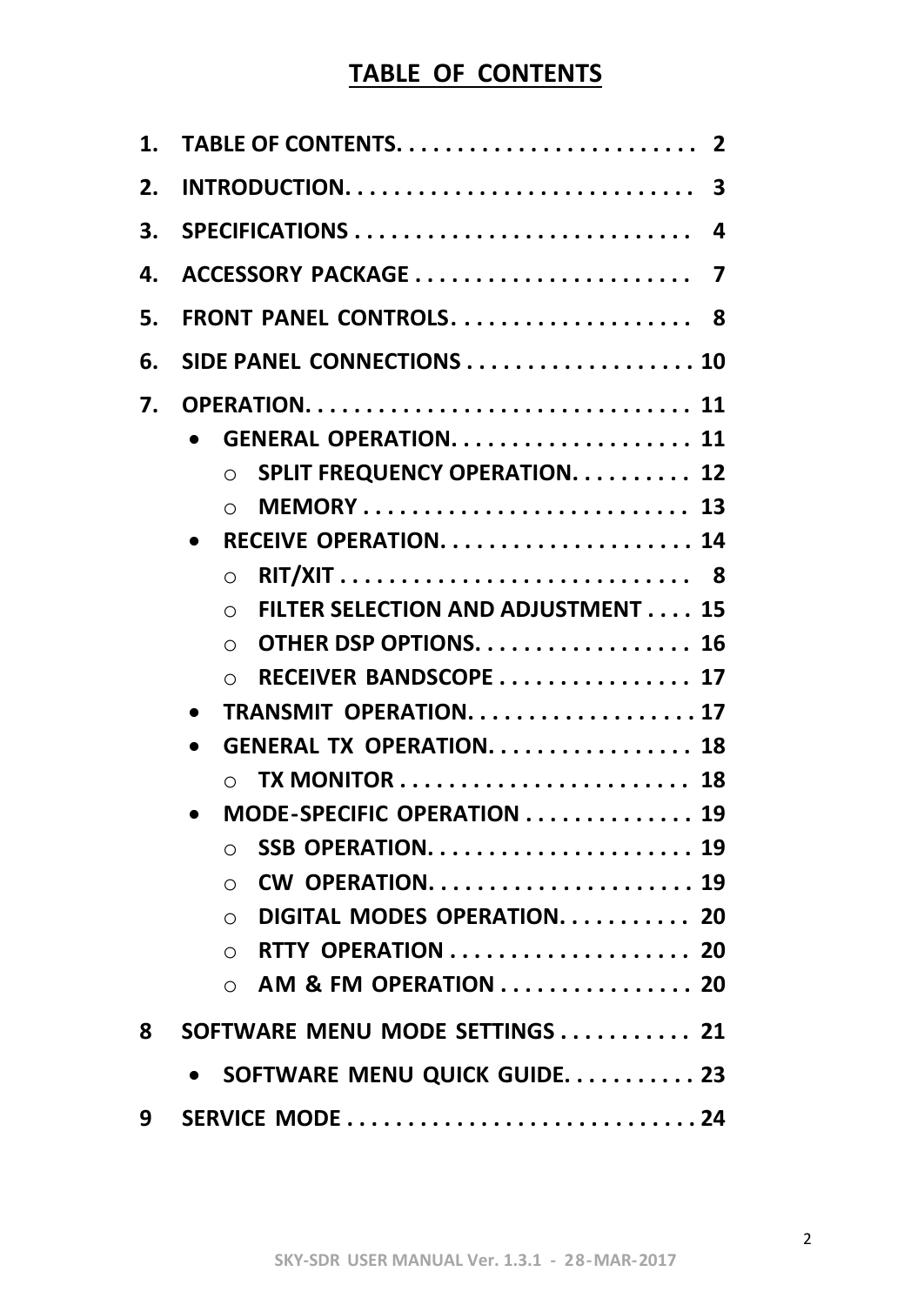# **IMPORTANT MESSAGE**

**Operating an Amateur Radio Transmitter/Transceiver requires an Amateur Radio License in ALL Countries! Operating the SKY-SDR without a valid Amateur Radio License is punishable by law in ALL Countries.**

# **INTRODUCTION**

The **Aerial-51 SKY-SDR** 11-Band, All-Mode transceiver is a synthesis of modern SDR/DSP technology and ease of use. It sports nearly all of the features of much higher priced SDR transceivers, has knobs, is easy to use and **requires no computer for operation.** 

The **SKY-SDR** comes with advanced DSP features such as user-definable razor-sharp filters, Noise Reduction (NR), Noise Blanker (NB), Notch Filter (NF) and adjustable AGC timing.

**BE CAREFUL when using the radio. A false adjustment of some parameters may lead you to believe the radio is broken!** 

**RESET: If you think the radio may be misadjusted, you may reset most parameters simply by entering the Service Mode, and then immediately exiting the Service Mode. See Page 24.**

The **SKY-SDR** also incorporates a **BANDSCOPE** which displays 24 kHz above and below the operating frequency. This helps find stations on a quiet band, or locate a free spot on a crowded band.

**SKY-SDR's** 5 Watt transmitter comes with a hand mike and produces one of the cleanest signals on the air. It includes features such as Speech Processor, Dual-Mode CW/CWR, built-in Keyer supporting A/B modes of keying and full metering of output power and SWR. External amp

keying is available through a dedicated RCA Phono (Cinch) jack.

The **SKY-SDR** has audio equalizing for both RX and TX modes, RIT and XIT, and of course dual VFOs. It includes a USB CAT-Control with FTDI decoder, and LINE IN/OUT for digital modes.

**SSB Mode** requires pre-adjustment of the speech processor and TX Equalizer for good speech quality.

- - - - - - - - - - - - - - - -

## **PLEASE STUDY THIS MANUAL**

#### **BEFORE BEGINNING OPERATION**

**Proper Operation of the SKY-SDR requires the following things:**

- **A valid Amateur Radio License** authorizing operation on the HF Amateur Radio bands.
- **A regulated power source** (power supply or battery) supplying nominal 13.8vdc @ 2 Ampere. (Note: 10.5v minimum to 15.0v maximum).
- A (nominal) **50 Ohm Antenna** on the band(s) of operation.
- **OPTIONAL:**
	- Stereo Headphones (4 to 64 Ohms).
	- Morse Code Straight Key or Paddle.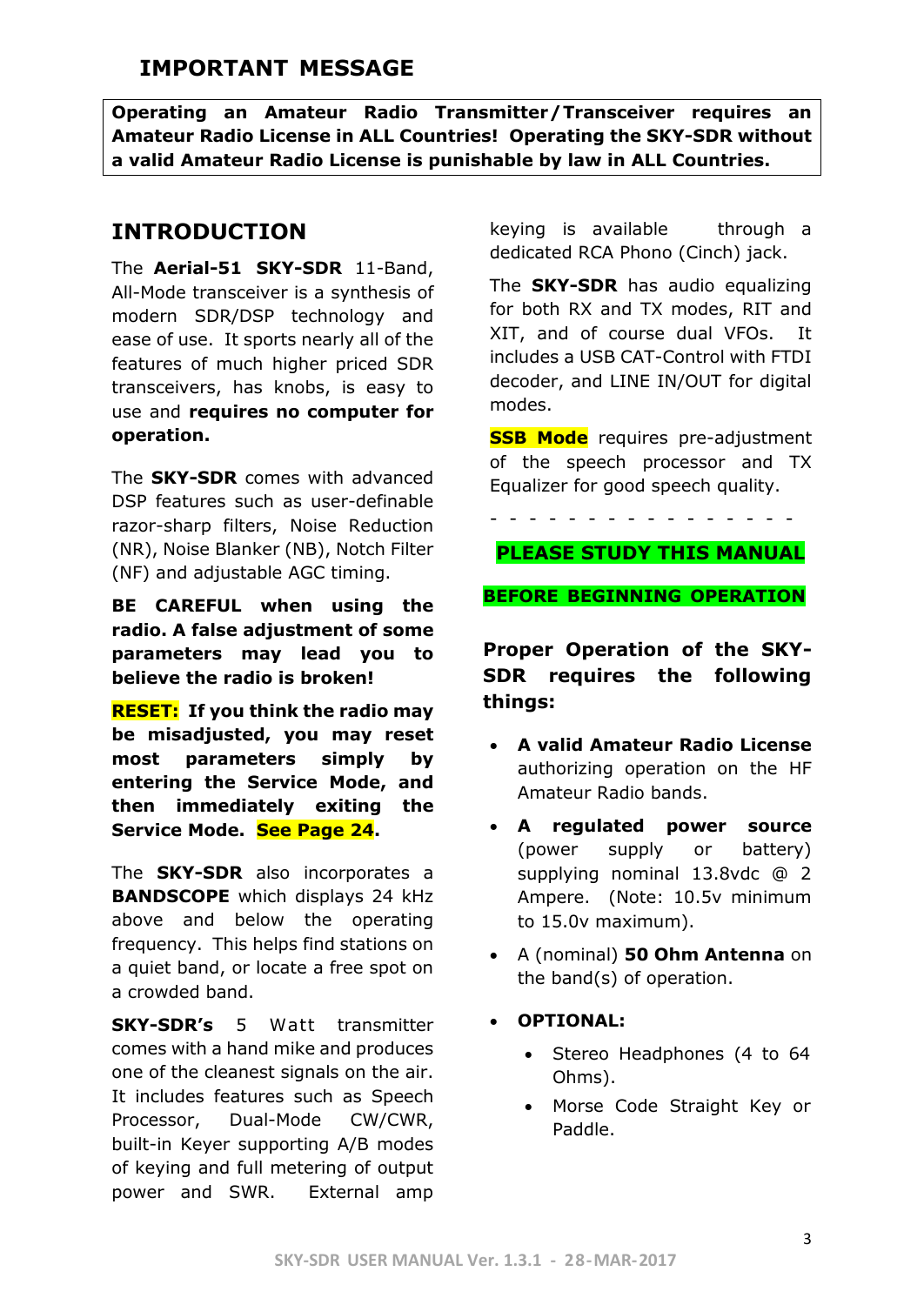# **SPECIFICATIONS**

| <b>GENERAL TRANSCEIVER SPECIFICATIONS</b>                 |                                                        |                                                    |  |  |  |  |
|-----------------------------------------------------------|--------------------------------------------------------|----------------------------------------------------|--|--|--|--|
| <b>Technology</b>                                         | Solid State SDR-DSP                                    | <b>Direct Conversion</b>                           |  |  |  |  |
| <b>Frequencies / Bands</b>                                | 1.8 MHz to 54.0 MHz                                    | 160, 80, 60, 40, 30, 20, 17,<br>15, 12, 10, 6m     |  |  |  |  |
| <b>Modes</b>                                              | AM, CW, DIGI, FM, LSB, USB                             | CAT: USB2 (FTDI Chip)                              |  |  |  |  |
| <b>Digital Modes</b>                                      | JST, PSK, RTTY, SSTV, etc.                             | LINE IN/OUT 3.5mm Jack                             |  |  |  |  |
| <b>Output Power</b>                                       | 5 Watts (typical)                                      | (fold-back protection for high<br>SWR)             |  |  |  |  |
| Antenna                                                   | 50 Ohms (nominal)                                      | <b>BNC Connection</b>                              |  |  |  |  |
| <b>Voltage Requirements</b>                               | 10.5vdc (min) to 15vdc (max)                           | Fuse: 3.15A, 250V, Slow<br><b>Blow</b>             |  |  |  |  |
| <b>Current Drain</b>                                      | RX: Average 360mA<br>TX: Maximum 2A                    | RX 40 mA less with the<br>backlight switched off   |  |  |  |  |
| <b>Frequency Stability</b>                                | $±3$ ppm                                               | 0 to 50 degrees Centigrade                         |  |  |  |  |
| <b>Memory</b>                                             | 100 slots (0-99)                                       | stores freq., mode, VFO<br>(A/B) & other functions |  |  |  |  |
| <b>Loud Speaker</b>                                       | $1/4$ Watt                                             |                                                    |  |  |  |  |
| <b>Display Backlight</b>                                  | Always On, Always OFF, Automatic (off after 3 seconds) |                                                    |  |  |  |  |
| <b>Enclosure Size</b><br>$12.8 \times 10.7 \times 5.5$ cm |                                                        | (excluding knobs and<br>connectors)                |  |  |  |  |
| <b>Working Size</b>                                       | $14.7 \times 10.7 \times 7$ cm                         | (including knobs and<br>connectors)                |  |  |  |  |
| Weight                                                    | 580 grams (20.5 oz.)<br>(without mic)                  |                                                    |  |  |  |  |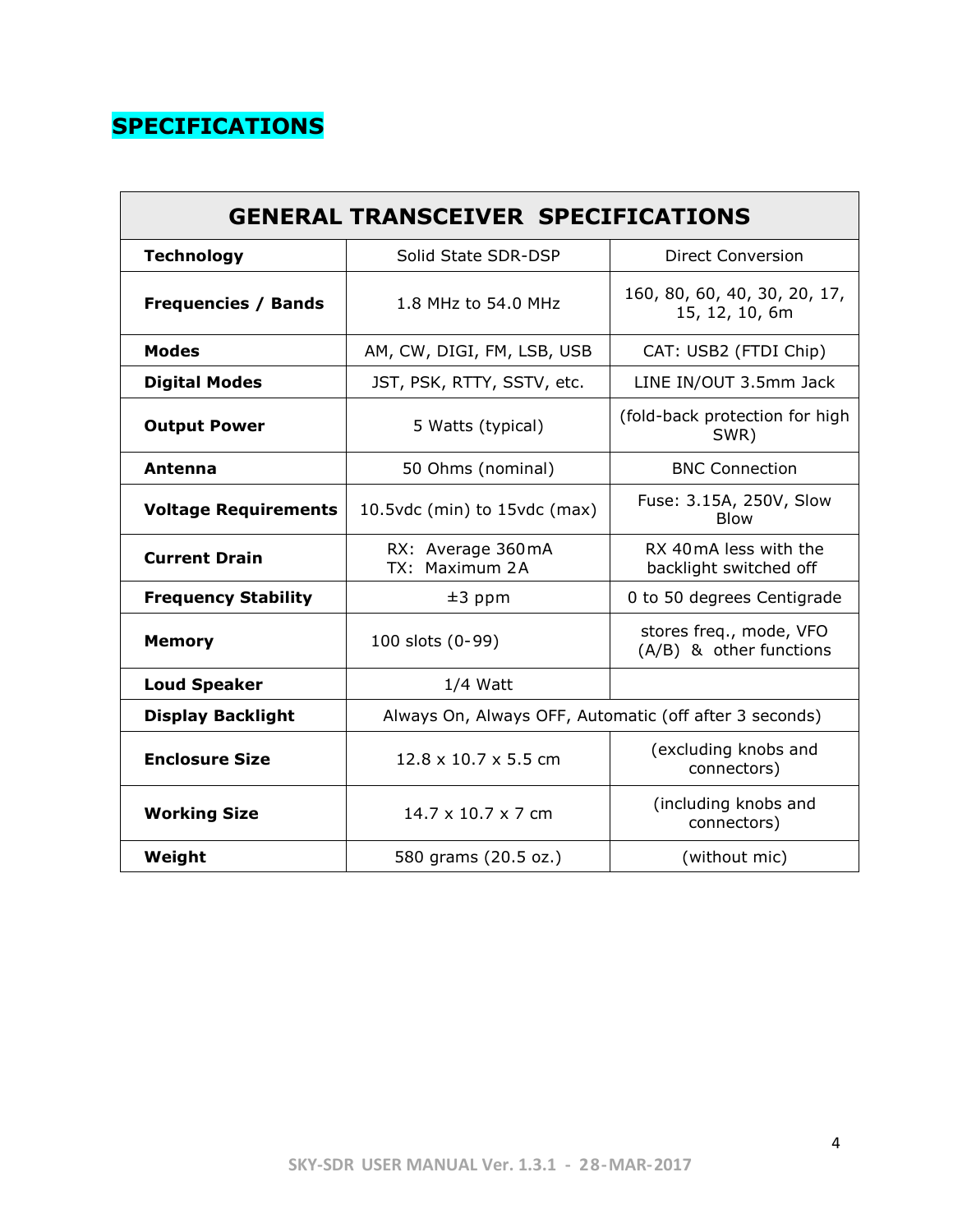| <b>TRANSMITTER SPECIFICATIONS</b> |                                                                          |                                              |  |  |  |  |
|-----------------------------------|--------------------------------------------------------------------------|----------------------------------------------|--|--|--|--|
| <b>Output Power</b>               | (fold-back protection for<br>5 Watts (typical) / adjustable<br>high SWR) |                                              |  |  |  |  |
| <b>TX Metering</b>                | Selectable: Output Power or<br><b>SWR</b>                                | Selectable: Numerical or<br><b>Bar Graph</b> |  |  |  |  |
| D.C. Voltage<br><b>Metering</b>   | Numerical display                                                        |                                              |  |  |  |  |
| <b>VOX</b>                        | Adjustable Gain & Delay                                                  |                                              |  |  |  |  |
| <b>Compressor</b>                 | Adjustable 0-20dB                                                        |                                              |  |  |  |  |
| <b>Reverberation</b>              | Adjustable                                                               |                                              |  |  |  |  |
| <b>SSB TX Mute</b>                | Disable = Monitor / Enable = Mute                                        |                                              |  |  |  |  |
| <b>Key Type</b>                   | Selectable: Automatic = Paddle / Manual = Hand-Key                       |                                              |  |  |  |  |
| <b>Built-In Keyer</b>             | Iambic Mode A or Mode B                                                  | Menu selectable                              |  |  |  |  |
| <b>Keyer Adjustments</b>          | Speed / Weight                                                           | Menu adjustment                              |  |  |  |  |
| <b>CW Sequencing</b>              | Adjustable Delay<br>From 100ms to 5 seconds                              |                                              |  |  |  |  |
| Digi Mode Gain                    | Adjusts audio gain in digi mode                                          |                                              |  |  |  |  |
| AMP Key (PTT JACK)                | Keys External Amplifier                                                  |                                              |  |  |  |  |
| <b>TX DSP FILTERS</b>             | 1 Filter per Mode                                                        |                                              |  |  |  |  |
| <b>SSB TX Filters</b>             | Bandwidth: 2.800 kHz                                                     | Adjustable                                   |  |  |  |  |
| <b>CW TX Filters</b>              | Bandwidth: 100 Hz                                                        | Adjustable                                   |  |  |  |  |
| <b>AM TX Filters</b>              | Bandwidth: 5.590 kHz                                                     | Adjustable                                   |  |  |  |  |
| <b>FM TX Filters</b>              | Bandwidth: 9.600 kHz                                                     | Adjustable                                   |  |  |  |  |
| <b>DIGI TX Filters</b>            | Bandwidth: 3.350 kHz<br>Fixed                                            |                                              |  |  |  |  |
| <b>TX Bandscope</b>               | Monitors transmitted signal                                              |                                              |  |  |  |  |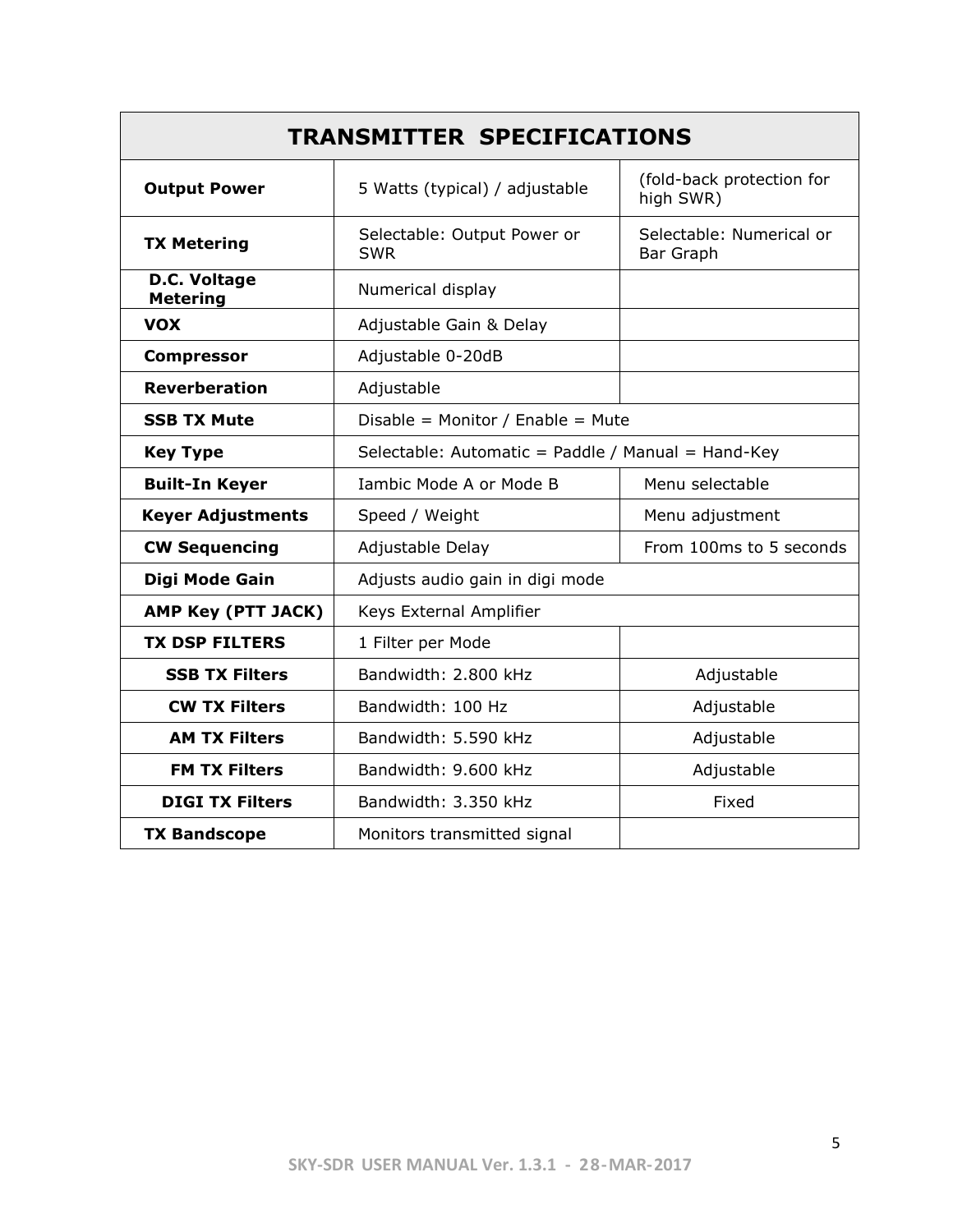| <b>RECEIVER SPECIFICATIONS</b>               |                                                                                                      |                                                          |  |  |  |  |
|----------------------------------------------|------------------------------------------------------------------------------------------------------|----------------------------------------------------------|--|--|--|--|
| <b>Technology</b>                            | Solid State SDR-DSP                                                                                  | Direct Conversion                                        |  |  |  |  |
| <b>Sensitivity</b>                           | 0.2 uV                                                                                               | With Preamp On                                           |  |  |  |  |
| Preamp                                       | $+16dB$                                                                                              |                                                          |  |  |  |  |
| <b>Attenuator</b>                            | $-6 dB$                                                                                              |                                                          |  |  |  |  |
| <b>Pre-Filtering</b>                         | 7 LPF and 7 BPF (cascaded)                                                                           | 160m, 80m, 60+40m,<br>30+20m, 17+15m,<br>$12 + 10m$ , 6m |  |  |  |  |
| <b>Spurious Response</b><br><b>Rejection</b> | IMD3: -48 dB                                                                                         |                                                          |  |  |  |  |
| <b>Current Drain</b>                         | Backlight: ON / OFF                                                                                  | Avg. 360mA / 320mA                                       |  |  |  |  |
| <b>RX Bandscope</b>                          | $±24$ kHz                                                                                            |                                                          |  |  |  |  |
| <b>DSP RX Filters</b>                        | 4 filters (most modes)<br>1 is user definable                                                        | push-button selection                                    |  |  |  |  |
| <b>SSB Filters</b><br>(4)                    |                                                                                                      | From 250 Hz to 3600 Hz                                   |  |  |  |  |
| <b>CW Filters</b><br>(4)                     | 4 Filters:<br>• 3 Fixed Filters<br>• 1 User Adjustable Filter                                        | From 20 Hz to 1200 Hz                                    |  |  |  |  |
| <b>AM Filters</b><br>(4)                     |                                                                                                      | From 2.0 kHz to 9600 Hz                                  |  |  |  |  |
| <b>FM Filters</b><br>(4)                     |                                                                                                      | From 2.0 kHz to 9600 Hz                                  |  |  |  |  |
| <b>DIGI Modes</b><br>(1)                     | Bandwidth                                                                                            | Fixed: 3.35 kHz                                          |  |  |  |  |
| <b>DSP Noise</b><br><b>Reduction</b>         | Adjustable Level (1 to 50) use lowest level necessary                                                |                                                          |  |  |  |  |
| <b>DSP Noise Blanker</b>                     | Adjustable Level (4 to 12) Adjust for minimum interference                                           |                                                          |  |  |  |  |
| <b>DSP "ACE"</b>                             | Automatic Carrier Eliminator, SSB mode (only),<br>(greater -40dB) {This is an improved Notch Filter} |                                                          |  |  |  |  |
| <b>S-Meter</b>                               | Bar Graph or uV readout                                                                              |                                                          |  |  |  |  |
| <b>CW Mode Selection</b>                     | CW or CWReverse                                                                                      | Menu selectable                                          |  |  |  |  |
| <b>Squelch</b>                               | Adjustable for FM & Other<br>Modes                                                                   | 0 to 100 / "0" = Off                                     |  |  |  |  |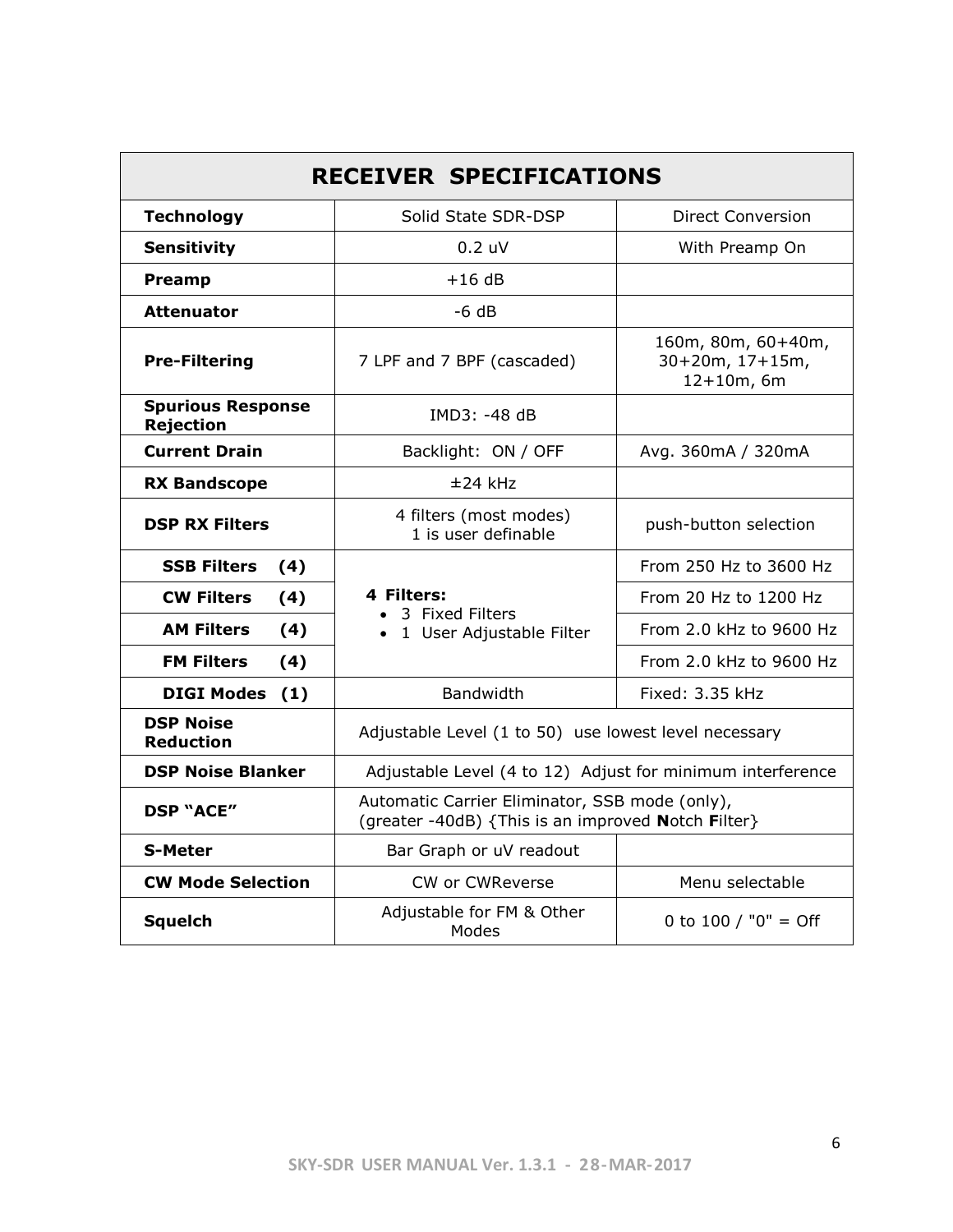# **ACCESSORY PACKAGE**

The SKY-SDR ships with the following accessories:



**Microphone:** An electrets mic that draws its power from the mic line (tip). If you use a dynamic mic, you must insert a 350 to 400 nF capacitor between the mic capsule and this line.

**DC Power Cable:** Red (+) and Black (-) power cable with in-line fuse holder and coaxial power plug (2.5mm x 7mm).

**Spare Fuse:** (not pictured) a spare fuse is included in the accessory package. It is a 5mm x 20mm fuse, 3.16A, 250V Slow-Blow.

#### **USER MANUAL**

**CAT CABLE:** This is a standard computer USB2 cable with type A plugs on both ends.

#### **2 ALLEN WRENCHES:** (not shown)

**LINE IN/OUT:** This is a special cable which splits the input audio and output audio from a single common plug and connects each to its own dedicated plug.

All three plugs are 3.5mm phone plugs. See pinout below:

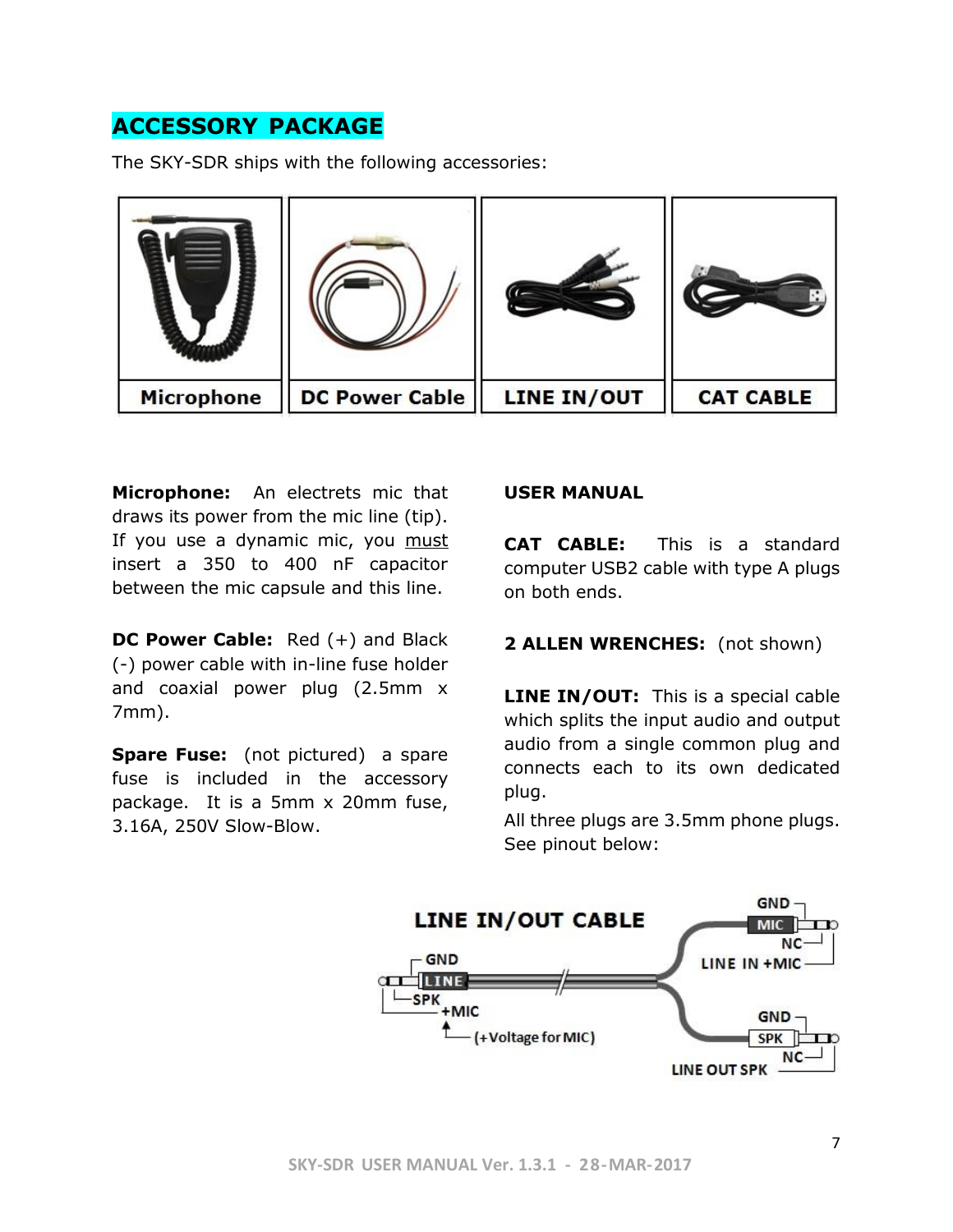# **FRONT PANEL CONTROLS**

#### 1. **VFO-TUNING / Multi Knob**;

Adjusts frequency in operation mode.

Adjusts menu value in Menu mode.

- 2. **AF Gain Control**
- 3. **Power ON/OFF**
- 4. **PRE/ATT** pushing button toggles through Preamp, Attenuation, or None.
- 5. **STEP** selects the step size (tuning rate) when turning the VFO knob.

| <b>STEP</b>    | <b>SSB</b><br><b>DIGI</b> | <b>CW</b> | AM/FM   |
|----------------|---------------------------|-----------|---------|
|                | 10 Hz                     | 1 Hz      | 100 Hz  |
| $\overline{2}$ | 100 Hz                    | 10 Hz     | 1 kHz   |
| 3              | 1 kHz                     | 100 Hz    | 10 kHz  |
| 4              | 10 kHz                    | 1 kHz     | 100 kHz |

- 6. **MODE**/NF pushing this button toggles through the modes (USB, CW, etc.). **In SSB Mode (only):** when the **[F]** button is pushed, followed by the Mode button, it toggles the Notch Filter on or off. It is always off in all other modes. This is also called "ACE".
- 7. **FILTER** pushing this button steps through the selection of bandwidth filters 1, 2, 3, or 4.
- 8. **LOCK/TX** (TUNE) **In CW Mode, Reduce Power to 25%.** Then push PTT or key CW; while transmitting, push this button to lock in TX Mode. Push button again to unkey the transmitter.



- 9. **[F]**.– **Function Button**; pushing this button activates the  $2<sup>nd</sup>$  layer of functions for several button.
- 10. **UP/NR** in operating mode, pushing this button changes the band to the next higher band. In MENU mode, pushing this button selects the next higher menu item. Push **[F]** and this button to activate the **DSP Noise Reduction**.
- 11. **DOWN/NB** in operating mode, pushing this button changes the band to the next lower band. In MENU mode, pushing this button selects the next lower menu item. If pushed after pushing **[F]**, it activates the DSP **Noise Blanker**.
- 12. **MENU** Pushing this button enters the software Menu Mode.
- 13. **RIT/XIT** Pushing this button **while in RX mode** enables Receive Incremental Tuning (RIT). Disable by pushing [RIT] again.
- 14. **To enable XIT, you must first be in TX mode** (i.e. push PTT in SSB or key a long dash in CW), then push the **[RIT/XIT]** button. To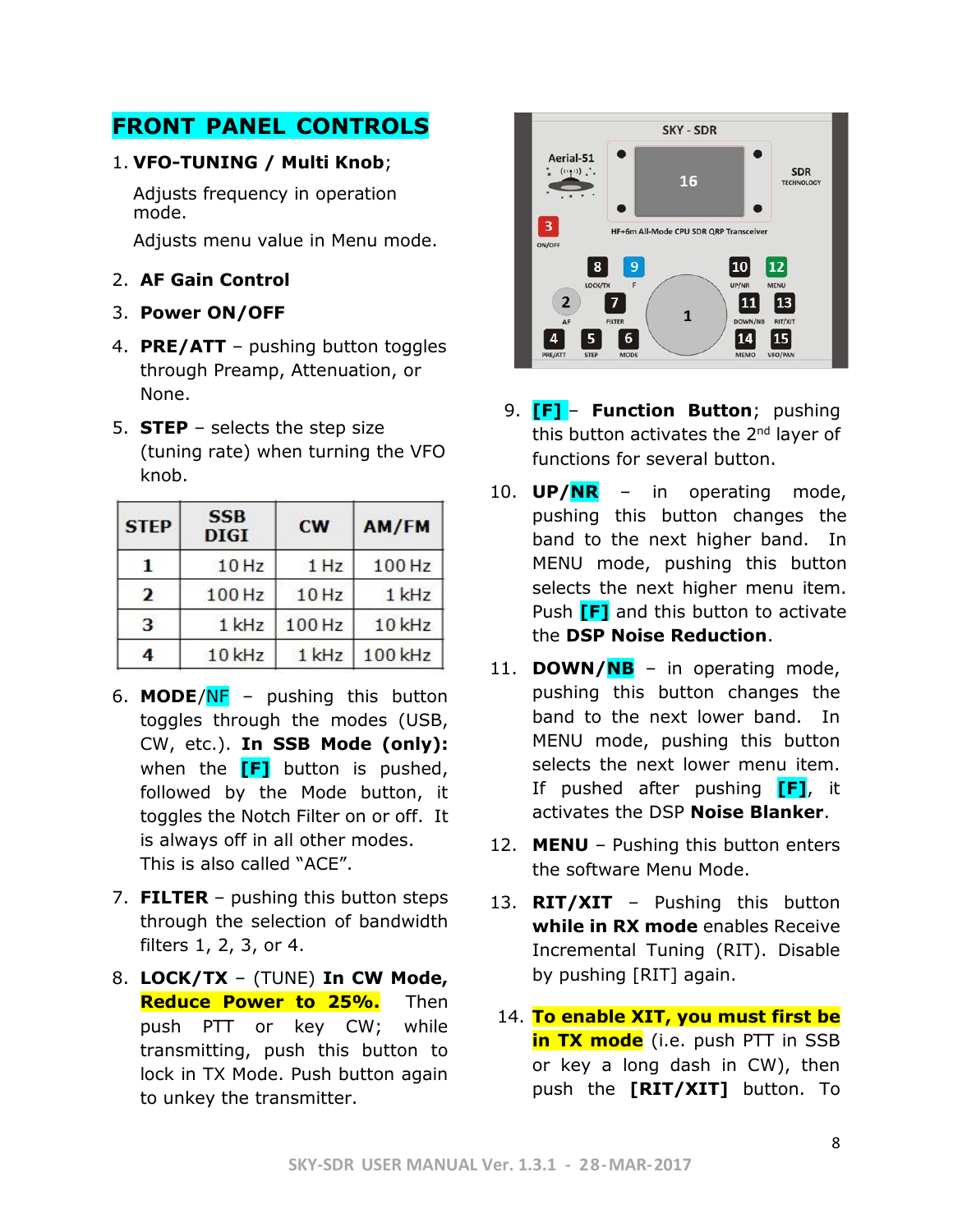disable TX Incremental Tuning (XIT), push **[RIT].**

In some menu items, this button also is used to toggle between multiple parts of the item (i.e. defining filter settings, etc.).

- 15. **MEMO** Pushing this button enables storing and recalling memory locations.
- 16. **VFO/PAN** Pushing this button toggles between VFO-A and VFO-B. Pushing **[F]** and then this Button enables turning the PAN-ADAPTER on and off. Select with VFO knob.

17. **DISPLAY** – LCD display size is 43.5  $x$  40.9mm (1.7"  $x$  1.6"). It has very low power consumption.

The pictures (below) describe most of the features which are displayed on the SKY-SDR display.

**NOTE: "IF" in the lower right corner must ALWAYS be "on" and normally showing. When the Pan-Adaptor is on, the "IF" cannot be seen but it must still be on. If it is ever "Off", push [F] + [RIT/XIT].**



#### **NOTE: "IF" (Virtual Intermediate Frequency) MUST ALWAYS BE "ON".**

When the virtual IF is OFF, receiver performance is significantly degraded.

**If it is ever off, press [F] and then [RIT]** to switch it back on. When the Bandscope is on, it covers the bottom line of the screen and you cannot see "IF".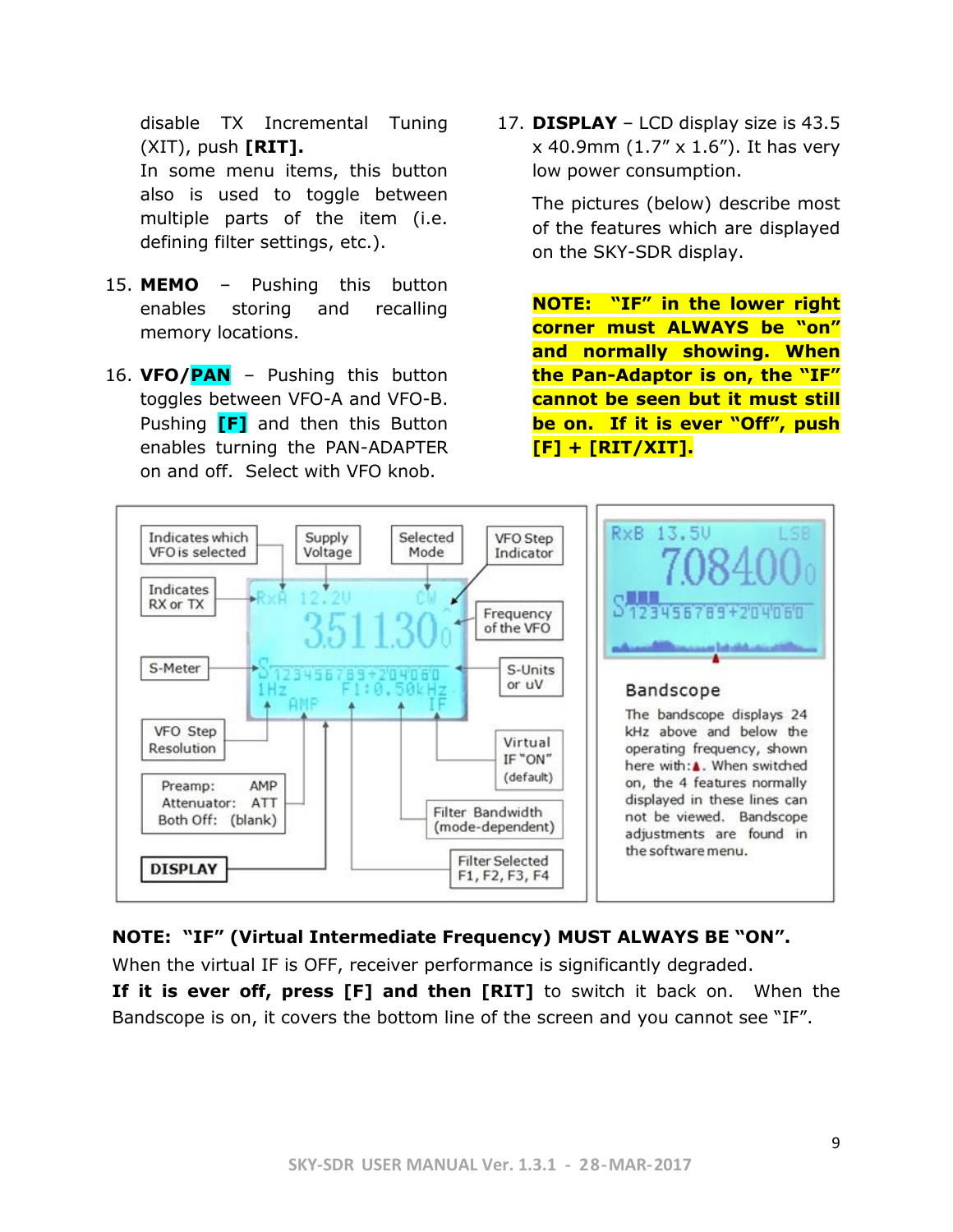# **SIDE PANEL CONNECTIONS**



# **Left Side Panel**

**KEY:** The SKY-DSR accepts either a Straight Key or Paddle. Both connect to the 3-pole, 3.5mm key jack.



**MIC:** The SKY-DSR comes with a condenser (electret) hand Microphone using a 3.5mm phone jack. To use a dynamic MIC, you must insert a 330 to 470 nF capacitor in series with the +MIC line.



**PHONE:** The SKY-DSR accepts stereo headphones with a 3.5mm phone jack. Any common stereo headphones with an impedance of 4 to 64 Ohms will work; the lower the better.

**MON / SIDETONE:** Adjust sidetone volume level (through the hole) with a tiny screwdriver.

## **RIGHT SIDE PANEL**



**LINE IN/OUT:** Used for connecting to external sound card interface. See accessories page for pinout. Audio level is independent of volume control.

# **Right Side Panel**

**DC:** Power is applied through a 2.5mm x 7mm coaxial DC power plug.



**ANT:** A female BNC jack accepts nominal 50 Ohm antennas.

**CAT:** CAT control is via a 'type A' USB2 connection. (FTDI Chip).

**PTT:** Push-To-Talk, open collector keying circuit, used to key a linear amplifier through an RCA phono plug. (Also called Amp Key). Delay time is adjustable in the **software menu #4 (CW VOX).**

**SPKR:** Loud-Speaker, automatically mutes when you plug headphones into the phone jack.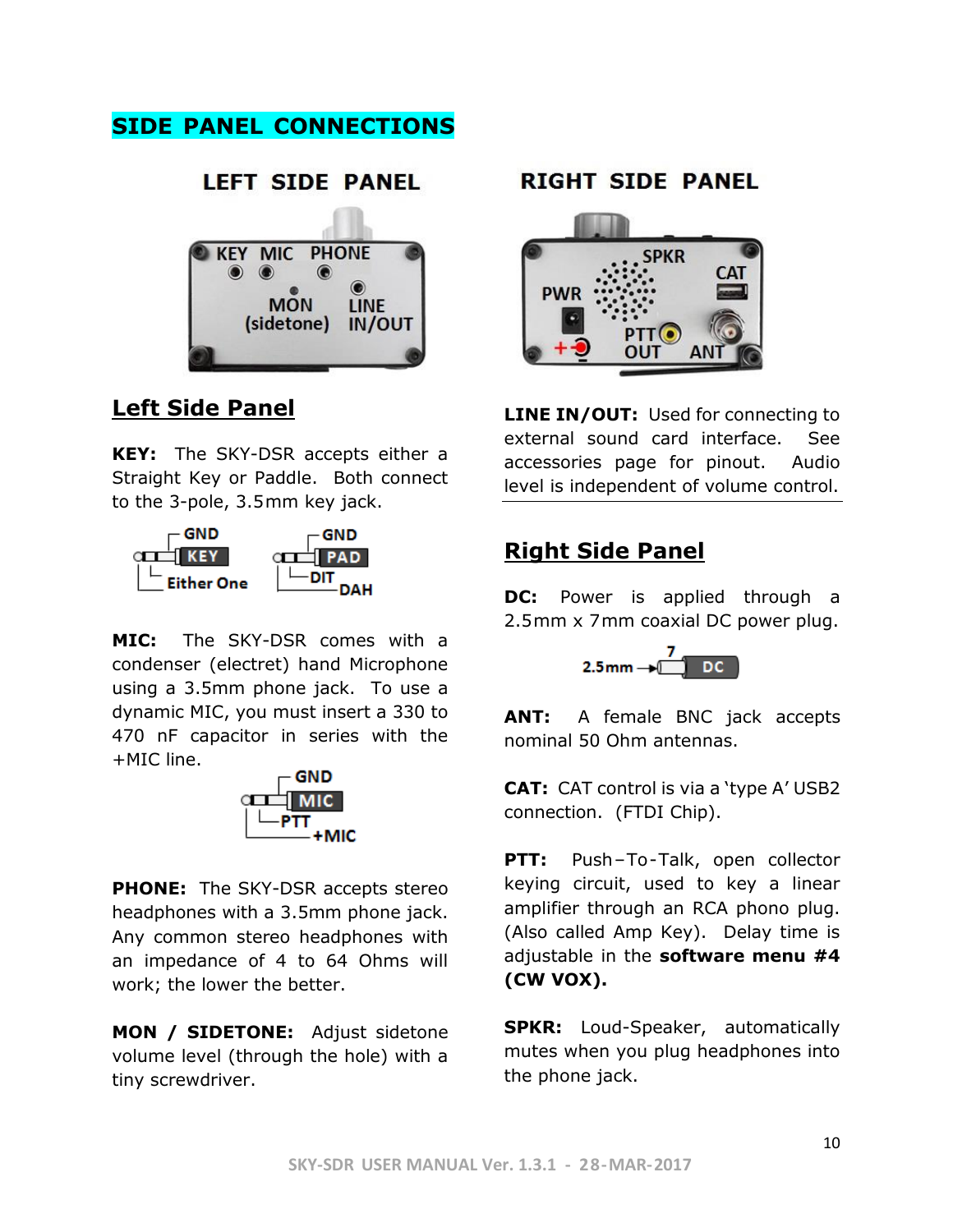# **OPERATION /GENERAL**

## **BEFORE YOU BEGIN**

- Assure that your antenna is in good working order and connected to the radio.
- Switch ON the power supply or connect battery leads BEFORE switching the radio on.
- Check that the supply voltage is within the specified working range required for proper operation.  $(+10.5 \text{ to } +15.0 \text{ vdc}).$
- Reduce the audio gain (turn gain control almost fully counter clockwise).
- Turn the radio ON and observe the dial. The Aerial-51 logo should appear for 3 or 4 seconds, and then the radio switches to operate mode.

## **GENERAL INFORMATION**

The SKY-SDR has only two primary controls: the audio gain knob and the VFO knob.

**Audio Gain Knob:** This is a mechanical control with only one function – to control the audio output level to the speaker or headphones. Full **C**ounter **C**lock**W**ise (CCW) is the lowest gain setting, full **C**lock**W**ise (CW) is the maximum gain setting. The position of this control does not affect the audio output level on the LINE IN/OUT jack.

**VFO Knob:** The VFO knob is used for multiple functions:

- 1. Changing the operating frequency.
- 2. Changing software menu values when operating in Menu Mode.
- 3. Changing the Receive Incremental Tuning (RIT) frequency or Transmit Incremental tuning (XIT) when either of these functions is enabled.

#### **Explanation of each of the VFO function:**

1. Turning the VFO knob is the basic means of changing the operating frequency. Turning the knob in the CW direction increases the frequency, and turning it in the CCW direction decreases the frequency.

There are two modes of tuning operation that may be selected by the **software menu item #1 (Valcoder).** Either "variable" speed tuning (Smart Valcoder Enabled) or "fixed" speed tuning (Smart Valcoder Disabled) may be selected. In variable speed tuning mode, the rate of change of frequencies varies with the speed of which you turn the VFO knob.

2. Most software menu items have variable parameters that are adjustable with the VFO knob. For instance in RX mode you can vary the level for the Noise Blanker or the Noise Reduction, etc. For TX you can vary the level of the speech processor or the speed of the automatic keyer in CW, etc.

Some menu items are simply switched (toggled) between 2 or 3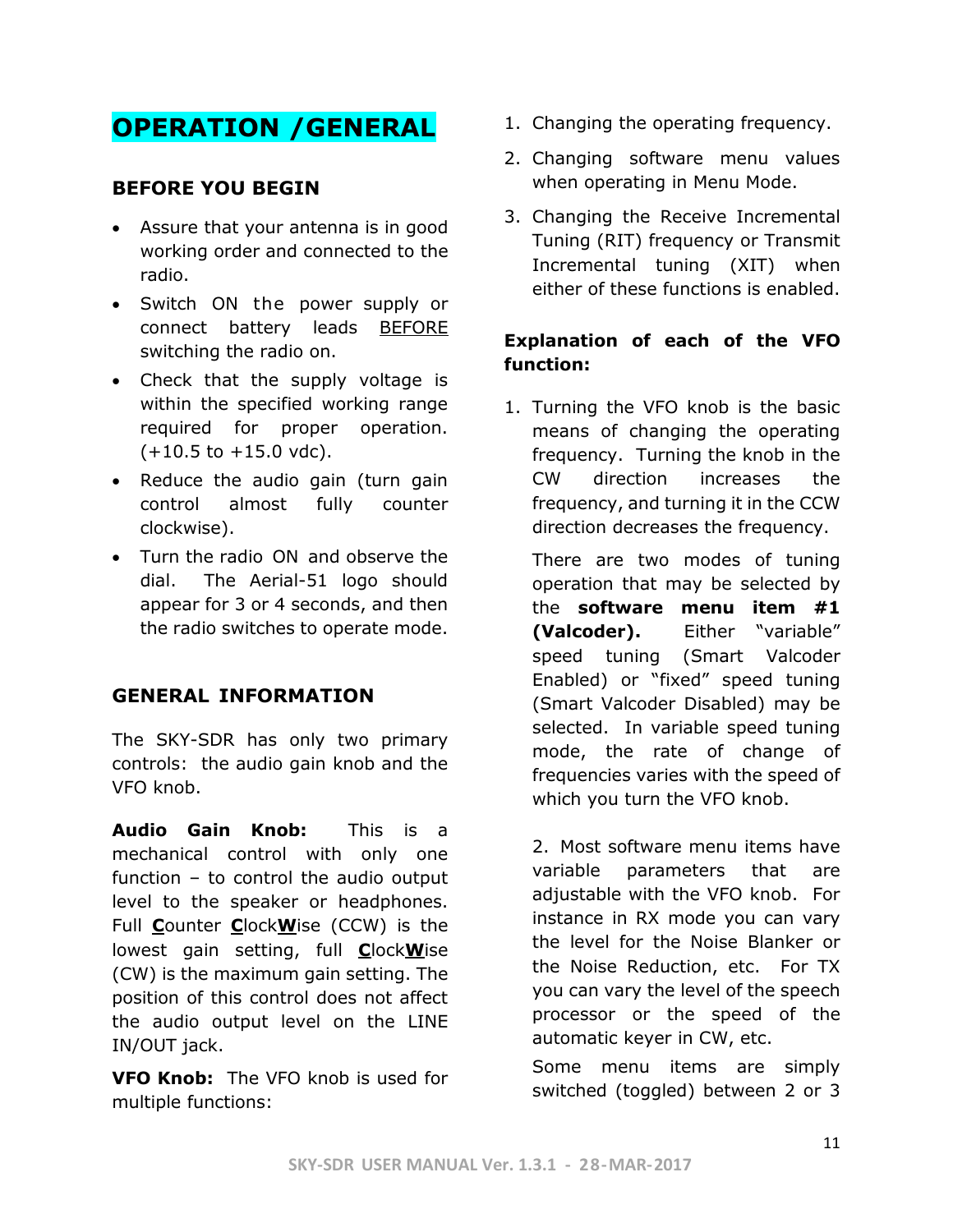positions, such as selecting whether to show Output Power or SWR in TX mode, or whether to show S-Units or uVolts in RX mode, etc.

For a more detailed explanation, see the **Menu Mode Settings** on page 20.

3. When **RIT** is enabled by pushing the **"RIT"** button, rotating the VFO

knob changes only the Receive frequency, it does not change the Transmit frequency.

You must be in TX mode to enable XIT. Press PTT and then press the RIT button. Rotating the VFO knob changes only the Transmit frequency, it does not change the Receive frequency.

In RIT mode, the change in frequency when rotating the VFO knob can be observed on the top right of the **DISPLAY**, as seen here:

………………………………………………………………………………………………………………………………………..

|                                              |  |       | STATUS   <------ DISPLAY ------->  COMMENTS                 |
|----------------------------------------------|--|-------|-------------------------------------------------------------|
| • RIT OFF: $ RxA 13.1V $                     |  | LSB I |                                                             |
| • RIT ON: $ RxA \t13.1V \tRT^* LSB $ RIT = 0 |  |       |                                                             |
|                                              |  |       | • RIT ON: $ RxA \t13.1V \tRT < LSB $ RIT lower than VFO QRG |

• RIT ON: |RxA 13.1V **RIT >** LSB| RIT higher than VFO QRG

When RIT and XIT are both off, there is nothing displayed. Turning either one "ON" will show the "RIT" (or "XIT") in the space between the voltage and the mode as shown under DISPLAY above. The symbol after RIT (or XIT) shows which way the incremental tuning is moving.

## **<=down -or- >=up**.

There is no function to re-sync the RIT with the VFO's frequency. If you wish to do so, you must manually tune it until the asterisk (**\***) appears.

To exit RIT or XIT, simply push the button again.

For simplicity, the button labeled **[VFO/PAN]** will be referred to simply as **[VFO]** and **[RIT/XIT]** will be referred to as **[RIT]**.

The **SKY-SDR's SPLIT** is totally simple to use, but somewhat different than with other radios. Before enabling SPLIT, you should set both VFOs where you want them to be after SPLIT is enabled – typically one on the RX frequency and the other on the TX frequency.

**SPLIT Mode** is entered *while in RX mode* by pressing **[RIT]** + **[VFO].** These two buttons are next to each other so the operation takes just 1 second to execute.

## **SPLIT FREQUENCY OPERATION**

………………………………………………………………………………………………………………………………………..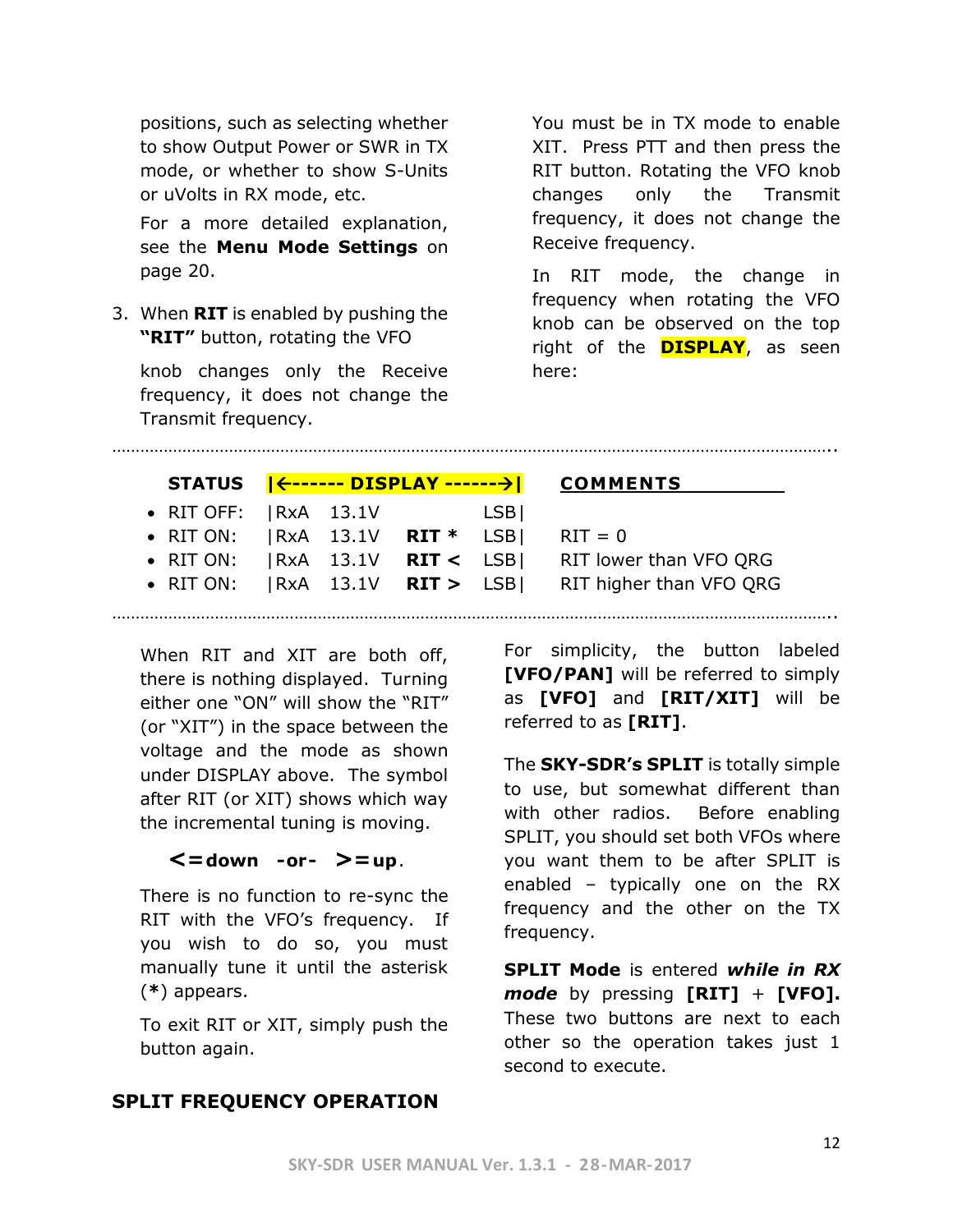Fundamentally, the radio has two independent VFOs on each band and the frequency each is tuned to before enabling SPLIT will be its TX frequency after entering SPLIT Mode. To toggle between VFOs as always: simply push **[VFO]**.

**IMPORTANT:** Even though one VFO will be on the desired RX frequency, you will NOT use it for receiving. For receiving you must use the VFO that is showing the desired TX frequency and tune it manually back to the RX frequency.

**To EXIT SPLIT** at any time, simply by **push [RIT].**

This will be clearer in the example below:

#### **SPLIT OPERATION EXAMPLE:**

- **"DX1DX"** is calling CQ on 14**.**150 MHz and requesting callers "UP 5".
- You are receiving on **VFO-A**.
- **PRESS** THE **[VFO]** BUTTON. The radio switches to **VFO-B**.
- Tune **VFO-B** to 14**.**155 MHz (5 kHz above DX1DX's frequency).
- Now **PRESS** the **[RIT]** BUTTON as if you were normally turning on RIT. You notice the "**\***" appear in the top right of the display.

#### **DO NOT TURN THE VFO KNOB.**

- IMMEDIATELY **PRESS** THE **[VFO]** BUTTON to switch into **SPLIT** Mode displaying 14**.**155 MHz. **THIS is now the TX frequency.** The TX is locked on this frequency. The VFO knob now tunes the RX frequency.
- **Tune back to 14.150 MHz and find DX1DX again. READY!**
- Your radio is now working split. Confirm by pushing the Mic's PTT button and watching the display.

When you transmit, the frequency switches to 14.155 MHz. When you release the PTT button it returns to RX and 14.150 MHz.

• You may switch to VFO-A at any time and you will be receiving and transmitting on 14.150 MHz (CAREFUL: if you transmit on VFO-A, you are transmitting on the frequency of DX1DX). If you tune the VFO knob, it will change the RX frequency but when you transmit, you will transmit on 14.150.

To **EXIT SPLIT**, just push the **[RIT]** button while in RX Mode.

Practice using this feature 2 or 3 times before you need it. You will soon see that although it is different, it is very easy to use!

# **MEMORY**

The SKY-SDR has 100 memory locations, labeled from 0 to 99. Other information such as mode, filter bandwidth, AGC settings, etc. is also stored together with the frequency.

## **STORING DATA IN MEMORY:**

- **Tune the VFO** to the frequency to be stored and make sure that other settings such as mode, bandwidth, AGC, etc. are as you wish to store them.
- **Press [MEMO]** to switch to Memory Mode.
- **Rotate the VFO** Knob to the memory slot (0 to 99) in which you wish to store the data.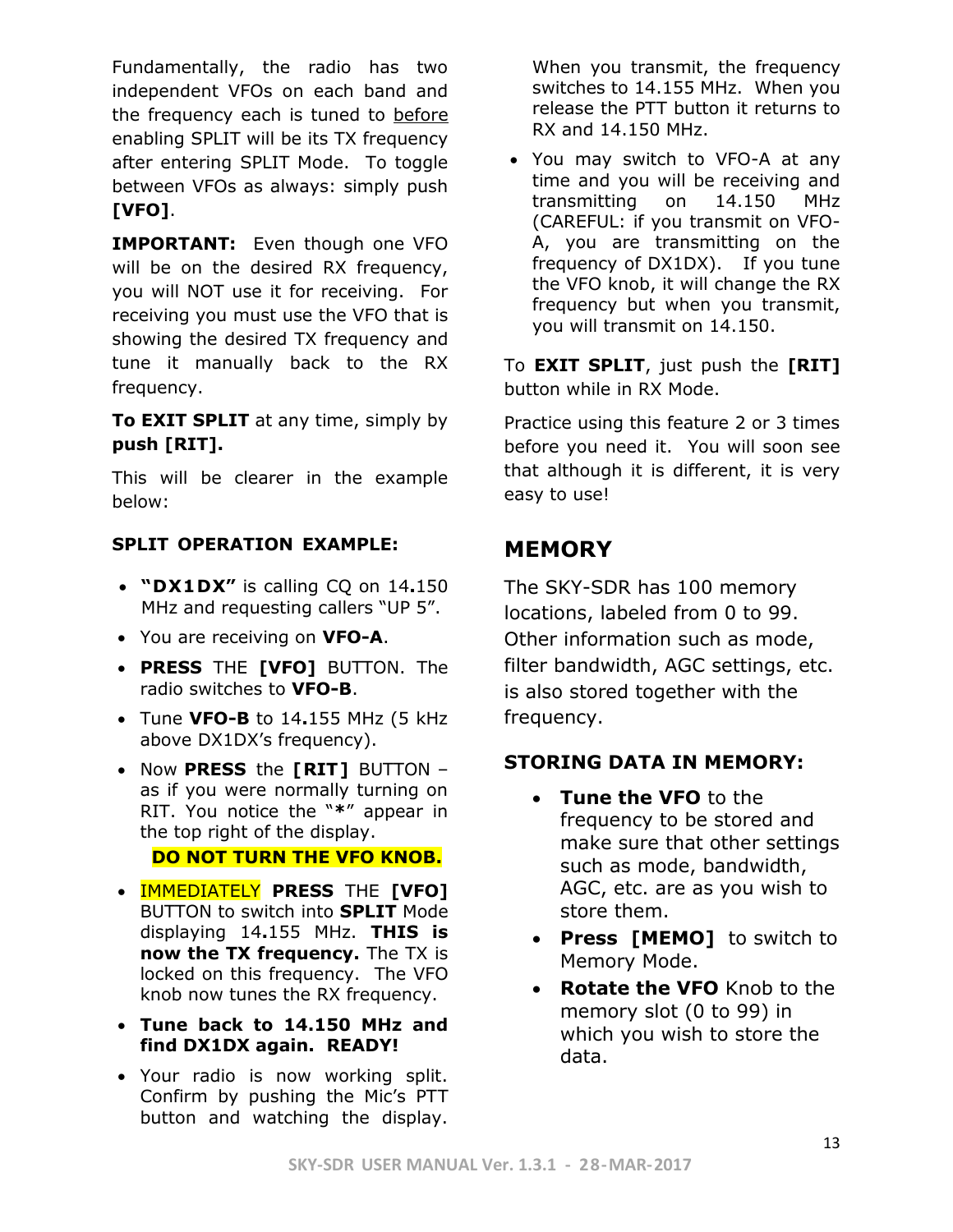- **Press [DOWN]** to download the data into the selected memory location.
- **Press [MEMO]** to store the data, exit Memory Mode, and return to normal operation.

## **RETRIEVING DATA FROM MEMORY:**

- **Press [MEMO]** to enter Memory Mode.
- **Rotate the VFO Knob** to the memory location (0 to 99) that contains the data you wish to retrieve.
- **Press [UP]** to upload the data to the VFO.
- **Press [MEMO]** to exit Memory Mode and return to normal operation.

**NOTE:** Each time you power on the radio, the first time you enter Memory Mode, it defaults to memory location 0.

**TIP:** Do not store favorite frequencies into memory location 0. Leave 0 free and use it as a scratch pad.

During normal operations, if you wish to temporarily store something to retrieve a short time later, store it into memory location 0. That way it is easier to find the temporary data later.

the right of the VFO knob. The band order is:

## **160m|80m|60m|40m|30m|20m |17m|15m|12m|10m|6m**

With each press of a button, the radios steps up or down by one band.

## **DISPLAY BACKLIGHT**

Software **Menu item #15 (LED Mode):** The options are: OFF, Always ON, or automatic (off after three seconds). When off, it saves about 40 mA of current.

# **RECEIVE OPERATION**

# **MODE SELECTION**

There are two groups of modes:

- **CW|CWR|DIG|AM|FM|USB|LSB** (AM/FM Enabled)
- **CW|CWR|DIG|USB|LSB** (AM/FM Disabled)

You can choose which group you prefer in **Menu item #16 (in Menu Mode).**

**NOTE: each band can and must be**  adjusted separately. Selection is stored by band. Turning AM/FM "OFF" on the 160 through 12m enables faster stepping through the usable modes on these bands.

# **FILTER SELECTION AND ADJUSTMENT**

The SKY-SDR has 4 filters per mode in AM/CW/FM/SSB (F1, F2, F3, & F4).

## **BAND SELECTION**

Band selection is accomplished by using the UP or DOWN arrows, just to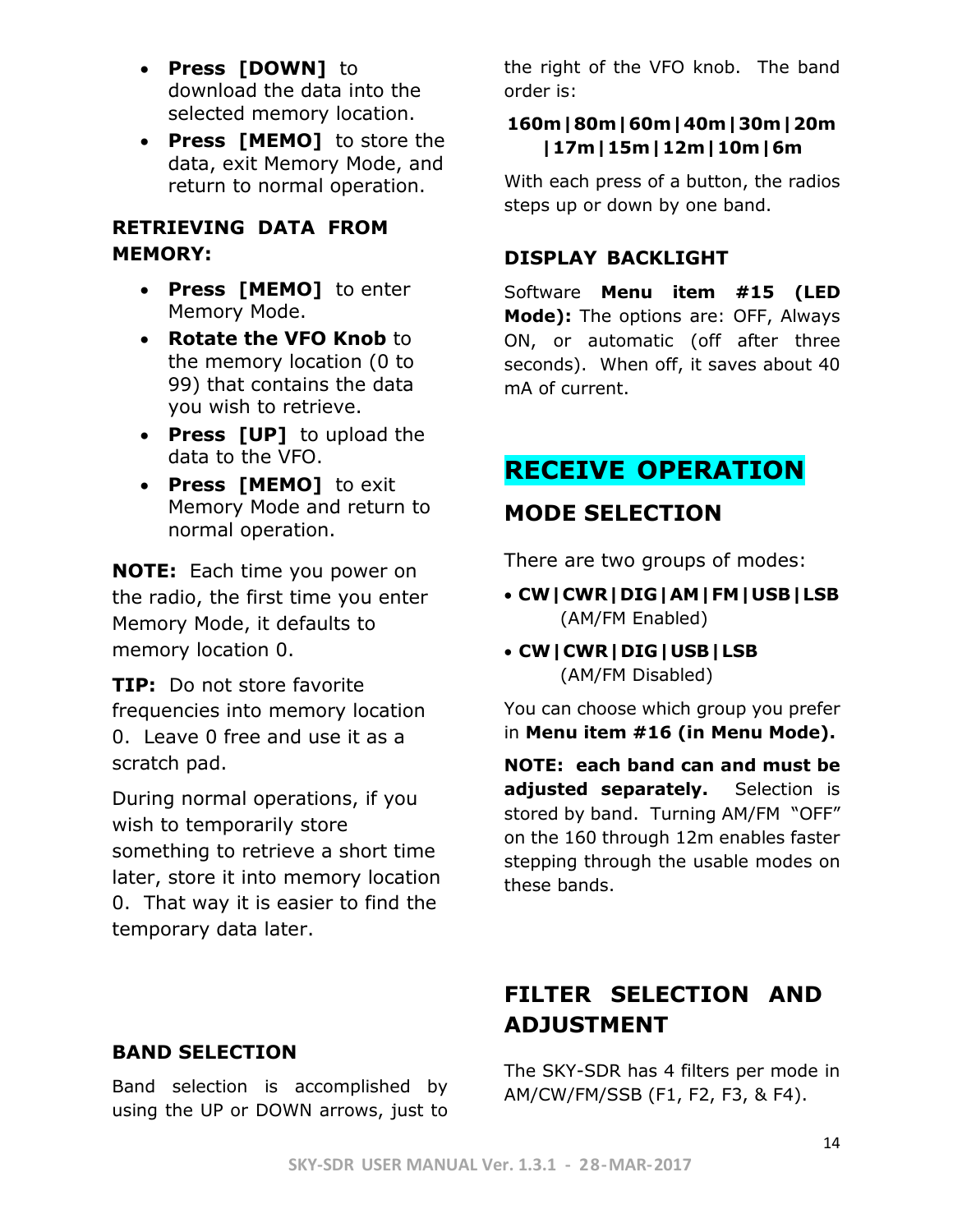There is only one filter for **DIGI mode** with a fixed bandwidth of 3.35 kHz.

On **all other modes**, F1, F2 & F3 are fixed bandwidths and are not user adjustable. F4 is user-adjustable to any convenient bandwidth and may be adjusted without exiting Operating Mode.

The bandwidth of the selected filter is shown in kHz on the display, preceded by the filter number. Example:

"F1: 2.9 kHz" or "F4: 0.1 kHz".

In **CW and SSB modes** you can also change the passband center frequency as well as the bandwidth. This is not necessary in AM or FM.

In **CW mode**, this is accomplished by setting "CW PITCH" in **Menu Mode item #2**. The bandwidth of the filter selected is then centered on that frequency.

In **SSB mode** (LSB or USB), this is accomplished by setting the Lo-Cut and Hi-Cut frequencies; the bandwidth is then the difference between these two frequency, the passband center is the determined by the Hi-Cut frequency minus half of the passband bandwidth. **Example follows below.**

## **F4 Filter Adjustment:**

For **AM/FM & CW**, filter adjustment is simple. While in operate mode:

- Select the filter F4.
- Press **[F]** (blue button)
- Press **[Filter]** (the current bandwidth appears)
- Rotate the VFO knob to adjust the bandwidth (CW=wider, CCW=narrower). Changes are

heard in real-time, but not yet saved.

• Once the desired bandwidth is set, save the change by pressing the "Filter" button again.

**EXAMPLE-1:** Say we want a 100 Hz **CW filter** centered on 650 Hz:

- Select CW Mode
- Select filter "F4"
- Press **[F]**, then press **[Filter]**
- Using the VFO knob, set the bandwidth to 100.
- Set the center frequency of the passband for the CW filter in **Menu Mode item #2 (CW Pitch).**

Push "MENU", then using the UP or DOWN arrows, scroll to **Item #2 (CW Pitch).** Adjust the VFO knob to 650. Press [MENU] to exit and save settings.

The **SSB F4** filter's bandwidth and passband are also easy to adjust.

The filter is adjusted by re-defining the "Low Cutoff Frequency" and "High Cutoff Frequency" of the filter's passband. The parameters are set as follows:

- Bandwidth: difference between the two frequencies (Hi Freq. – Lo Freq.).
- Passband Center: Hi Freq. minus half the bandwidth frequency.

**EXAMPLE-2:** Say we want an SSB filter 1.8 kHz wide, centered on 1.5 kHz:

• Select USB Mode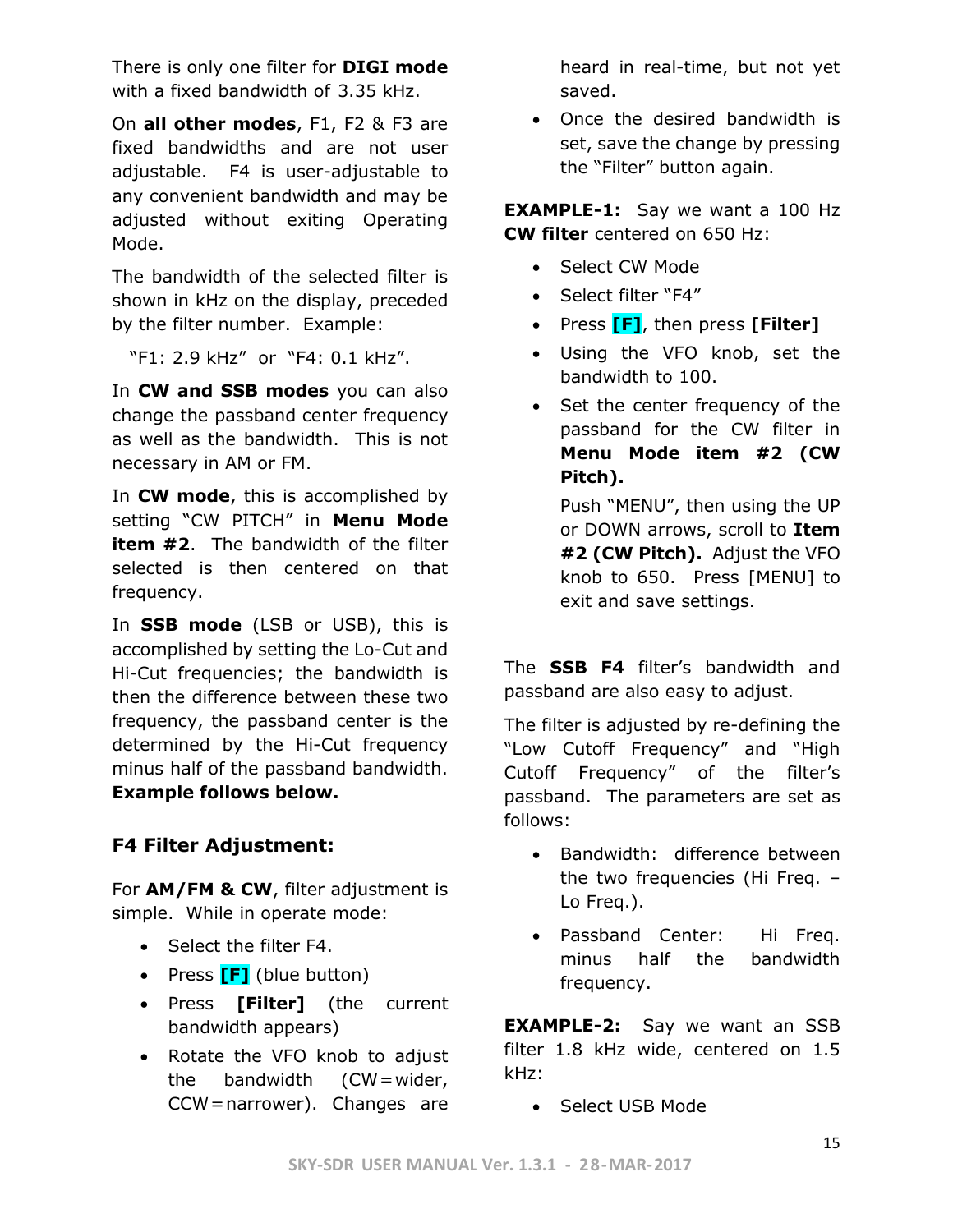- Select filter "F4"
- Press **[F]**, then press "Filter"
- Press **[RIT]** to toggle between Lo- and Hi- adjustments – Use VFO knob to adjust frequency.
- Set Lo-Freq. to 600 Hz ; Set Hi-Freq. to 2.4 kHz
- Passband Center is: 2400 Hz minus  $600$  Hz = 1500 Hz

**Digital Modes:** Most DIGI modes are operated in DIGI Mode with a fixed filter bandwidth of 3.35 kHz. For RTTY, use USB Mode.

# **OTHER DSP OPTIONS**

**Noise REDUCTION <NR>:** The NR is used to help reduce the level of received broadband noise. It is engaged by pressing **[F]** and then pressing the **[UP/NR]** button. The NR should be left OFF unless absolutely necessary, as it will slightly distort received audio when ON.

The level of noise reduction of the NR may be adjusted in the software **menu item #2**, with a range of 1 to 100. 1 is minimum and 100 is maximum. You should only use as high of level as deemed necessary. This helps keep audio distortion to a minimum. To deactivate the NR, press **[F]** and **[UP/NR]** again.

**NOISE BLANKER <NB>:** The NB is useful for reducing the level of short pulse noise, such as static crashes or pulses generated from an electric fence. It is engaged by pressing **[F]** and then pressing the **[DOWN/NB]** button. The level of blanking can be adjusted in the Software **Menu item** 

**#10**, with levels ranging from 4 to 12. In this case, 4 is maximum blanking and 12 is minimum blanking. Always set this level as high as possible while still achieving the necessary blanking. To deactivate the NB, press **[F]** and **[DOWN/NB]** again.

**NOTCH FILTER <NF>:** The NF ("ACE") is used for eliminating carriers/heterodynes while operating in SSB mode (only). It does not work in any other mode. It is activated by first pressing the **[F]** button and then pressing the **[MODE]** button. To deactivate NF, press **[F]** and **[MODE]** again.

#### **RECEIVER SENSITIVITY**

There are 3 levels of sensitivity: **NORMAL; ATTENUATION; and PRE-AMPLIFIER.** Toggle through these 3 levels by pressing the **[PRE/ATT]** button. The level selected is shown in the bottom line of the display as: "AMP" for Preamp; "ATTN" for Attenuator; or blank (nothing shown) when in "NORMAL" mode.

**AGC TIMING:** The attack and recovery time of the AGC is set in the Software **Menu Item #9**. The range is from 1 (slowest) to 20 (fastest). Use slower speeds for SSB and faster speeds for CW and digital modes.

#### **S-METER OPTIONS**

**The S-Meter is only accurate when the Pre-Amp is "ON".** The signal strength of the received station may be displayed in S-Units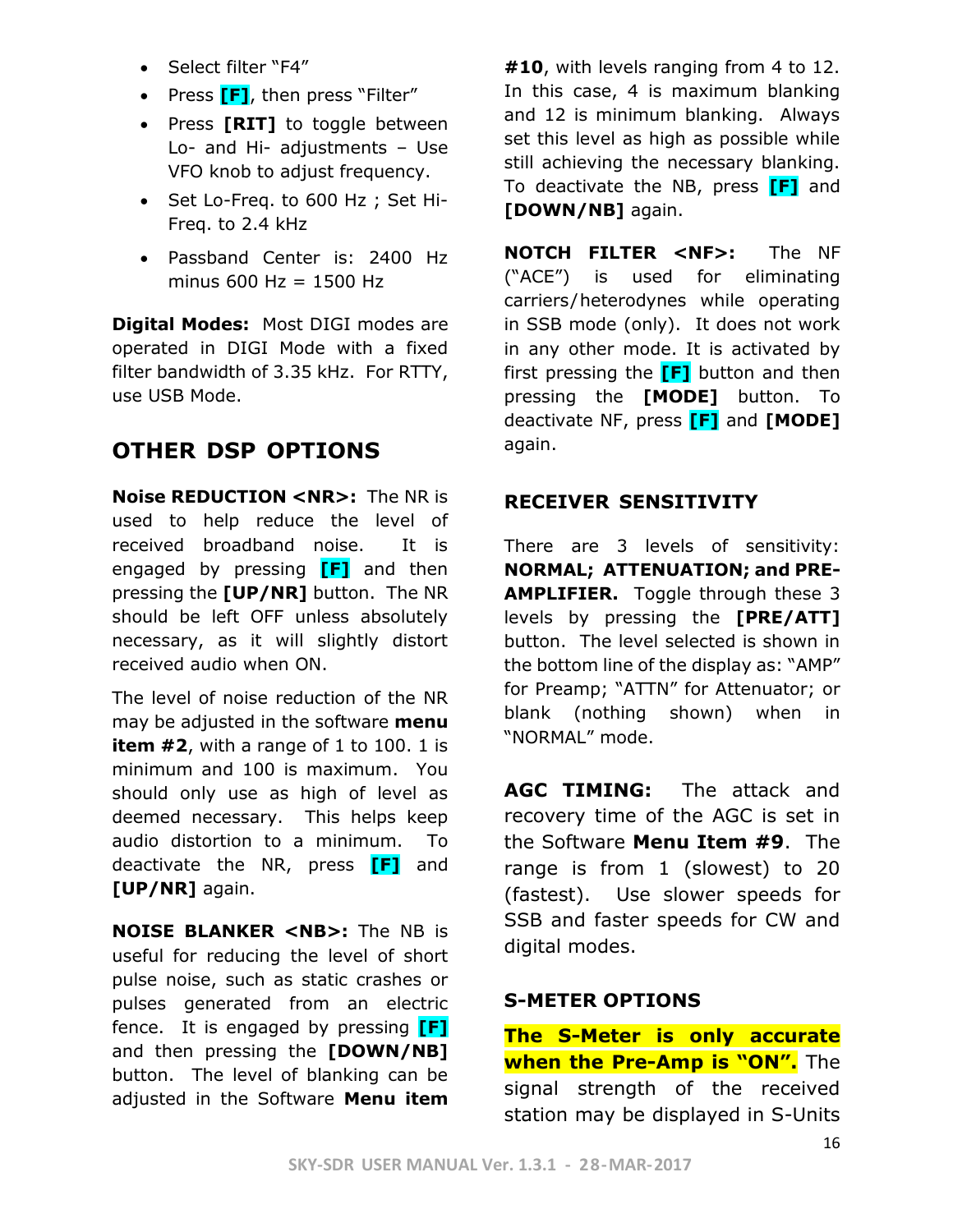on the bar-graph display, or numerically in uVolts. The S-Meter mode is set in the **MENU Item #11**. Note: with Pre-Amp "Off", the S meter will read about 3 S-Units lower than the actual signal strength.

#### **AUDIO OPTIONS**

**AUDIO EQUALIZER:** The received audio may be adjusted in three frequency ranges: Low/Medium/High. It is adjusted in the Software **Menu item #26 (EQ RX).** Once #26 has been selected, you may step through the three ranges by pressing the **[RIT]** button. The level is adjusted using the VFO knob. The range is 1 to 10 with 1 deemphasizing the range (minimum) and 10 emphasizing the range (maximum). Adjust to suit your own preference.

**SQUELCH-FM:** The squelch level for FM is adjusted in the Software **Menu item #17**. The range is 0 to 100. When set to 0, the squelch is off. Adjust to suit your own preference.

**SQUELCH-SSB/CW:** The squelch level for SSB and CW is adjusted in the Software **Menu item #18**. The range is 0 to 100. When set to 0, the squelch is off. Adjust to suit your own preference.

**RECEIVER BANDSCOPE:** is useful for spotting clear frequencies on a very crowded band, or locating signals on a quiet band. It is switched ON or OFF by pressing **[F],** then the **[VFO/PAN]** button. The Pan Level is adjusted in the Software **Menu item #27**.

# **TRANSMIT OPERATION**

## **GENERAL ADJUSTMENTS**

**TRANSMIT DISPLAY MODE:** The SKY-SDR can monitor Output Power or SWR. The mode is selected in the Software **Menu item #13 (Show TX).**

**TRANSMIT DISPLAY METHOD:** The SKY-SDR can display the output power or SWR on a Bar Graph or as a numerical value. The display method is selected in the Software **Menu item #12 (TX Meter).**

**TRANSMIT POWER:** The output power of the transmitter is adjusted in **Item #14 (Power TX)** of the Software Menu. The range is 10 (approx. 1W) to 100 (approx. 6W).

**FOLDBACK PROTECTION:** when the SWR is high, the power is reduced to protect the final amplifier transistors. Above an SWR of 2:1 it reduces the output power to 3 Watts. By 10:1 SWR it is reduced to just 1 Watt.

## **TX AUDIO ADJUSTMENTS:**

**TX AUDIO EQUALIZER:** The TX audio may be tailored with the help of a built in 3-band equalizer: Low, Medium, and High frequencies. It is adjusted under the Software **Menu item #25 (EQ TX).** The bands are selected by pressing the RIT button and the level for each range is adjusted with the VFO knob. The range is from 1 (deemphasize) to 10 (maximum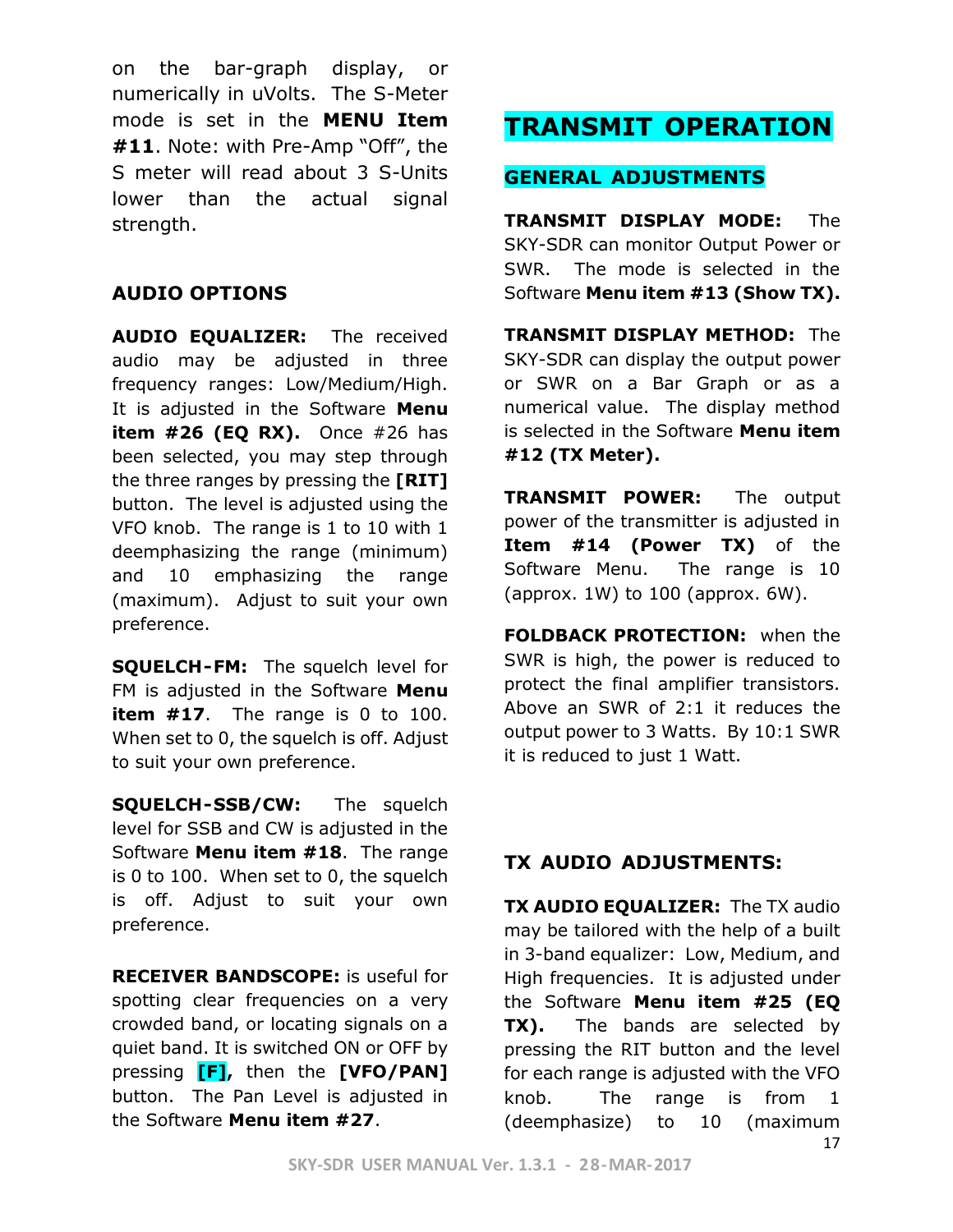### emphasis). **RECOMMENDED: Low=10, MED=6 and HIGH=6.**

**SPEECH COMPRESSOR:** The level of compression is set in the Software **Menu item #23 (Compress TX).** The range is from 1 (minimum) to 100 (maximum compression). Setting it to 1 effectively turns it off. **In most cases, a level of 40 to 50 is required for the factory hand-mic.**

**REVERBERATER:** The radio also has a built in reverberator that enables enhancing the transmitted audio slightly. CARE MUST BE TAKEN when using this feature. A very small amount of reverberation can enhance the signal but too much makes it difficult to copy.

Default is "DISABLE". Rotate the VFO clockwise to enable and select delay times: (40ms, 80ms, and 160ms). Press RIT to toggle to Depth, Level, and back to delay times. Depth and Level may be adjusted from 1 to 7.

Before using this feature on the air, you should experiment with the adjustments while transmitting into a dummy load and having a friend listen to your signal on a nearby receiver.

#### **TRANSMIT GAIN**

**Mic-Gain** is fixed and optimized for the hand Mic. Adjust compressor for best audio level. (set about 50)

**DIGI MODE GAIN** is adjusted in the **Menu item #20 (Gain TX DIG).**

**TX MONITOR:** You may monitor your own TX audio in headphones while adjusting the audio settings. This is enabled in the Software **Menu item 19**

**(SSB TX MUTE).** "Enable" mutes (turns off) this feature. "Disable" turns it on.

## **MODE-SPECIFIC OPERATION**

#### **SINGLE SIDEBAND OPERATION**

For information on adjusting Mic Gain, Audio Equalizer, Speech Processor, Reverberator, and TX Monitor, see OPERATION TRANSMIT – GENERAL ADJUSTMENTS on pages 16 and 17.

**VOX-GAIN:** The level of VOX gain is adjusted in the **Software Menu item #21 (Voice VOX Level).** Here you can adjust the sensitivity at which the VOX switches to TX Mode. The range is from 10 (most sensitive) to 100 (least sensitive).

**VOX-DELAY:** The VOX delay or "hang time" is adjusted in the **Software Menu item #22 (Voice VOX).**

**BANDSCOPE:** The TX Bandscope works independently of the RX Bandscope turning on the RX scope does not automatically turn the TX Bandscope. Enable TX Bandscope by depressing the PTT button on the MIC, then press **[F]** and then **[VFO/PAN**].

The Bandscope display remains empty until you speak into the mic.

Adjust Pan Level in **Software Menu item #27**.

#### **CW OPERATION**

#### **CW MODES**

There are two modes of CW operation, **Normal (CW)** and **Reverse (CWR).** There is no agreed standard on which mode to use. In some cases where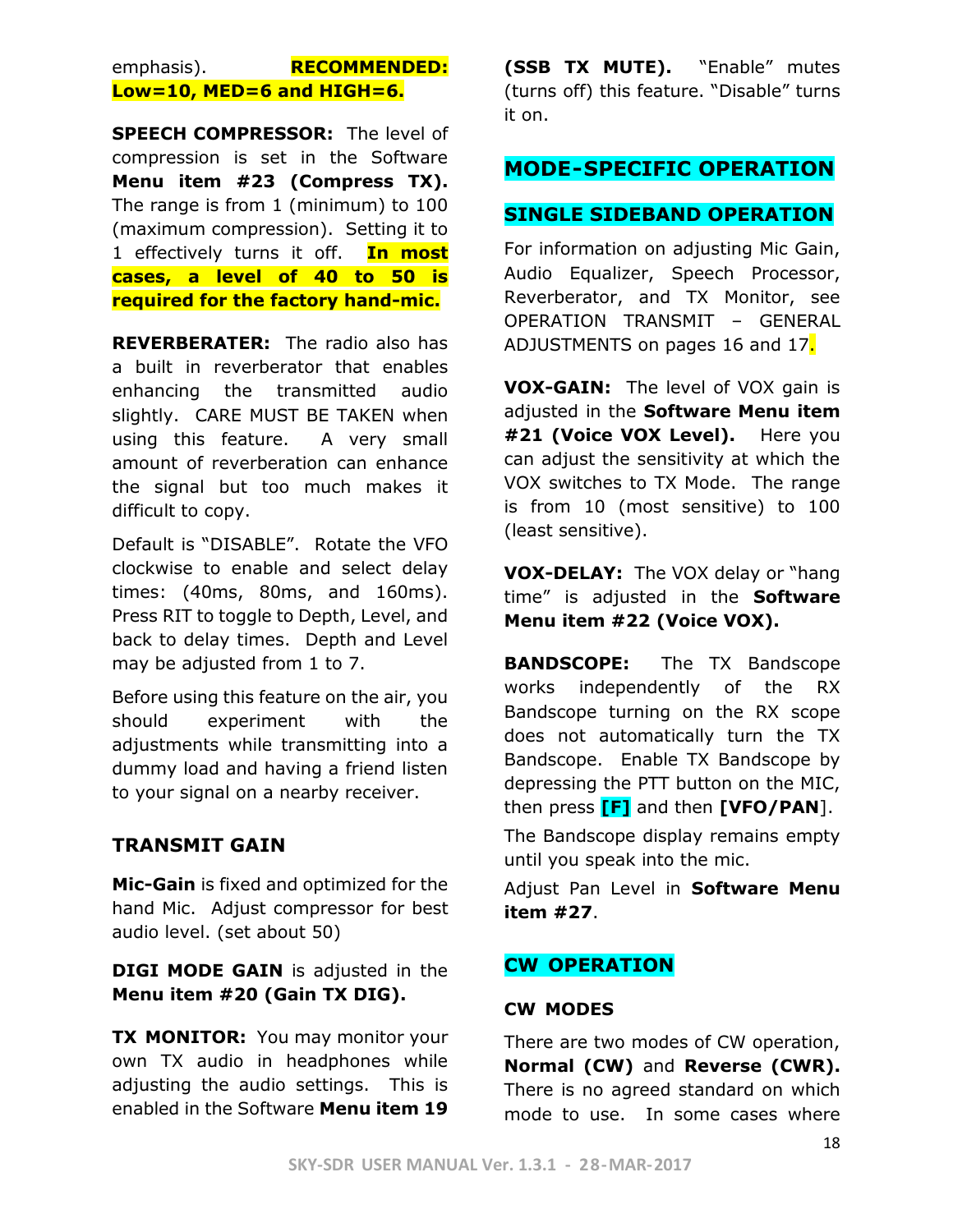there is strong QRM from one side, you will get better reception by switching to the opposite mode. The CW Mode is selected in the **Software Menu item #8 (Reverse CW Key).**

#### **SIDETONE LEVEL**

The sidetone level adjustment is a mechanical adjustment. The level is adjusted using a small screw driver through a hole on the left side panel. See "Side Panel Connections" (and adjustments) on page 10.

**The SKY-SDR** has several features for CW Mode**.** In order to enable transmitting in CW, you must select a delay time in **Software Menu item #3 (CW VOX)**. Default is "Disabled." The minimum delay is 100 ms. The maximum is 5 seconds.

When using the radio with an external amplifier, 100 ms is OK with many newer amps. When using with amps that have a slow open-frame T/R relay (i.e. most Ameritron amplifiers), you will need 200 or 300 ms to prevent the amp's slow T/R relay from trying to follow the keying with every dit or dah.

**CW-PITCH:** The CW Pitch control sets the frequency of the center of the bandpass of the filters; thus it defines the frequency which will sound the loudest when tuning across CW stations. When you adjust the CW Pitch, it automatically adjusts the transmit offset frequency such that you will be zero-beat with the other station when you are listening to a tone with the pitch you set.

**EXAMPLE:** If you set the Pitch for 700 Hz and listen to a 700 Hz tone, you will

be zero beat. If you listen at 600 Hz, you will be 100 Hz off frequency.

**CW KEY SELECTION:** The SKY-SDR will operate with a simple straight key, external keyer, or using its own built-in iambic keyer.

For operation with a **straight key**, wire the 3.5mm Phone plug as shown on page 10 on the left (KEY).

For operation with an **external keyer**, connect the keying line using a 3.5mm Phone plug wired just like the straight key.

For operation with the **built-in iambic keyer**, wire the paddle as shown on page 10 on the left (PAD).

#### **BUILT-IN IAMBIC KEYER:**

The built-in keyer has several Software Menu adjustments:

- **Iambic Mode** (**Software Menu item #6)**. Toggles the built-in keyer between Mode A and Mode B. **In Mode A** when releasing the paddle, the keyer completes the element being sent. **In Mode B** the keyer sends an additional element opposite to the one being sent when the paddle was released. Different users have different preferences. If you are not already familiar with Mode B, you should select Mode A.
- **CW** [Keying] **Speed -** (**Software Menu item #5)**. Adjusts keying speed of the keyer between 5 and 50 wpm. The change takes place after you exit the Menu Mode.
- **Weight – (Software Menu item #7).** This adjusts the dot-to-dash ratio. Default is 3:1. Other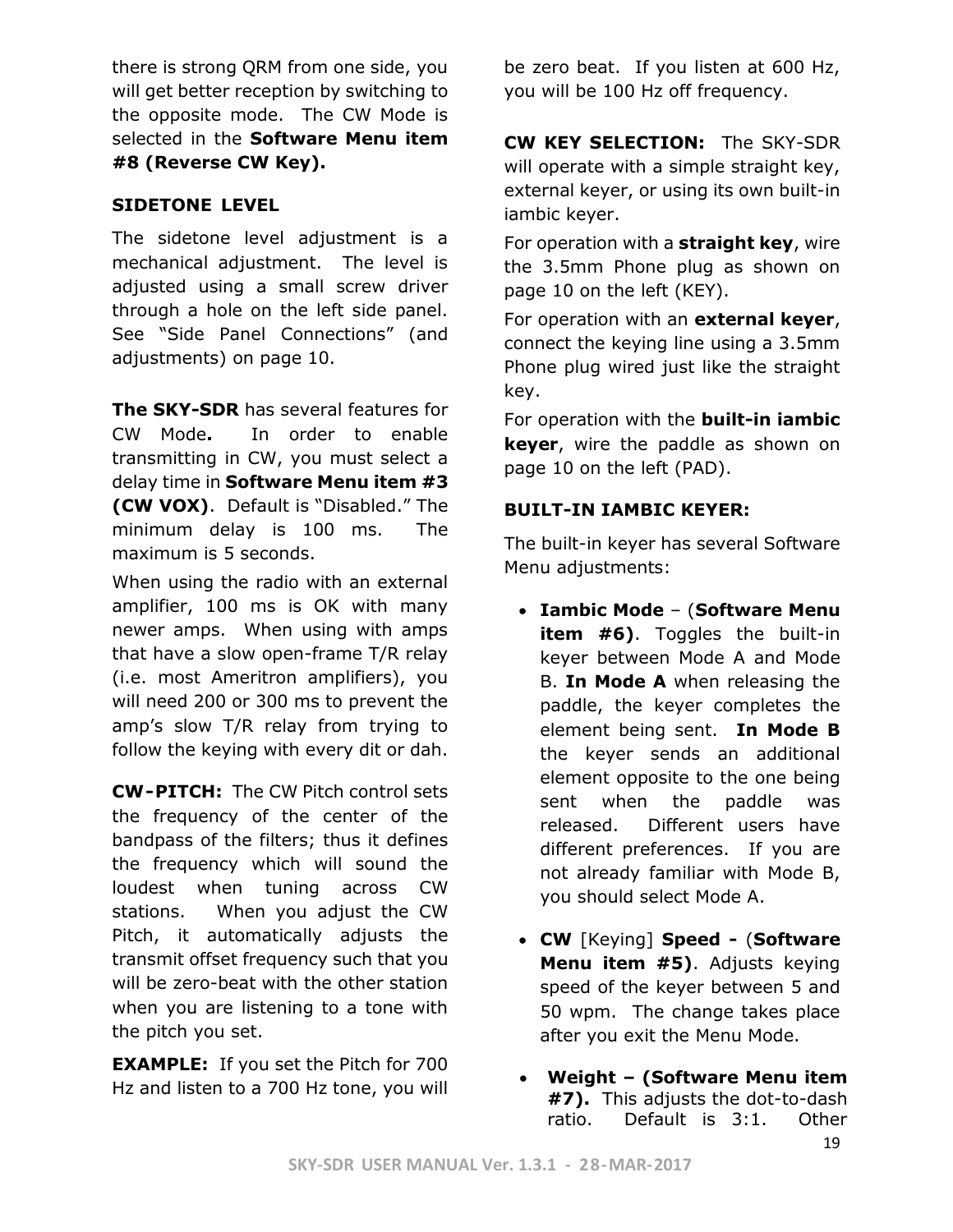selections are: 2:1, 2.5:1, 3:1, 3.5:1, 4:1, and 4.5:1.

• **Reverse CW Key –** (**Software Menu item #8**). This feature enables the operator to quickly reverse the dit and dah sides of the paddle. This is convenient when one OP is left-handed and the other OP is right-handed.

#### **DIGI MODES OPERATION**

Most modern DIGI Modes should be run with the radio set to DIGI MODES. (Exception: RTTY). Defining how to set up DIGI Modes is beyond the scope of this manual. In general The only adjustment is the TX audio gain which is adjustable in **Software Menu item #20 (Gain TX DIGI).**

**RTTY OPERATION**

RTTY is normally run in USB mode which enables it to take advantage of the radio's narrow filters. When running typical 170 Hz shift, you can use a bandwidth of 500 Hz (normal) or 250 Hz on a very crowded band. You must use filter F4 for this and adjust it manually. See example 3 on page 14.

#### **AM/FM MODE OPERATION**

In order to operate AM or FM Mode, you must first enable AM/FM Mode in the **Software Menu item #16**.

Use same speech adjustments in AM or FM Mode as described in SINGLE SIDEBAND Mode.

**WARNING: Do not use the Speech Compressor in FM Mode.**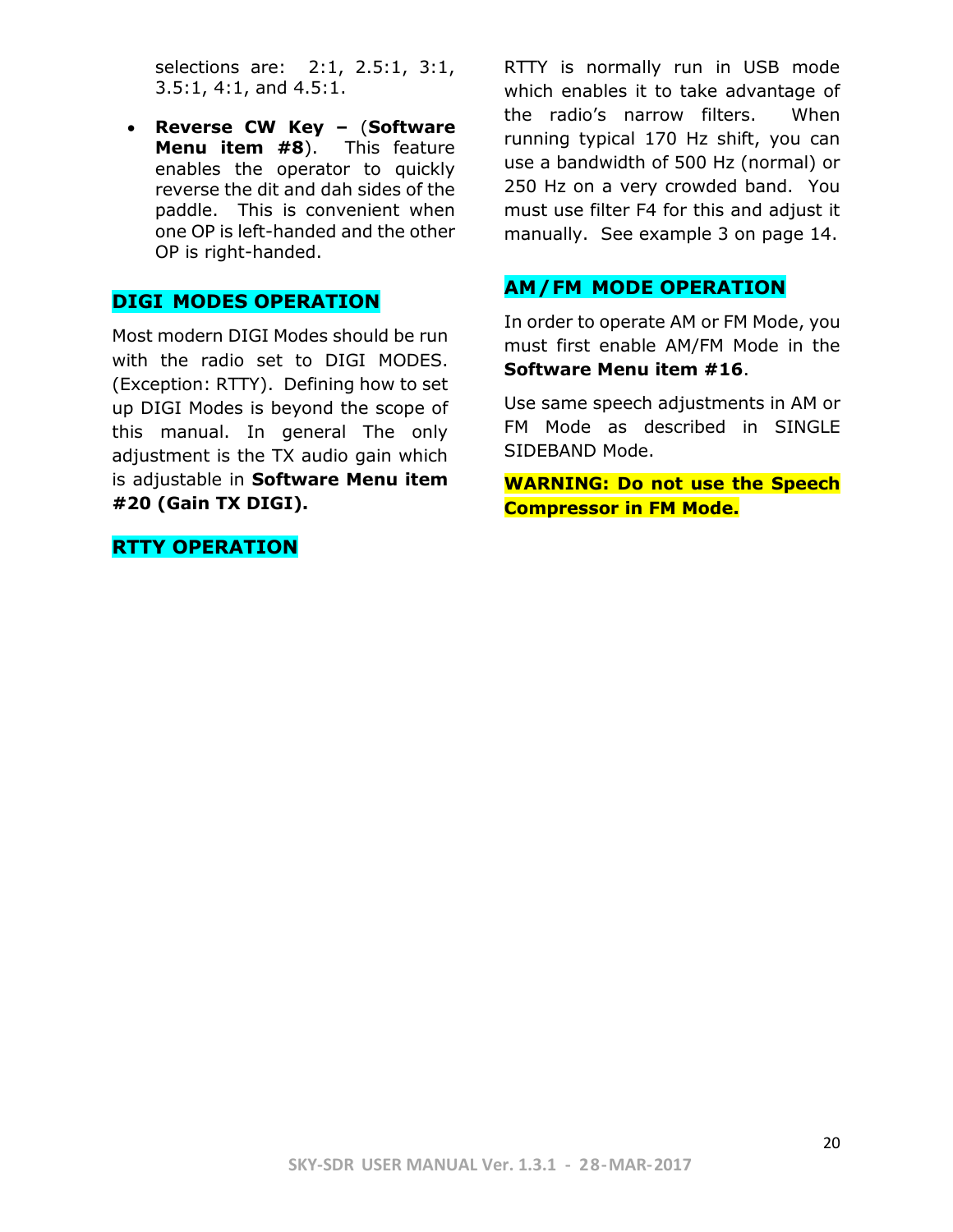# **MENU MODE SETTINGS**

Version 1.2

Menu Mode is entered or exited simply by pressing the MENU button (the top right button) on the front panel. Here you can change the settings of many of the radio's features and in most cases, monitor the changes as you are making them.

| Nr.                     | <b>MENU</b>                                                                                                                                                                                                                                                   | <b>DESCRIPTION</b>                                                                                                                                                                                                                                                                                                         |  |  |  |  |
|-------------------------|---------------------------------------------------------------------------------------------------------------------------------------------------------------------------------------------------------------------------------------------------------------|----------------------------------------------------------------------------------------------------------------------------------------------------------------------------------------------------------------------------------------------------------------------------------------------------------------------------|--|--|--|--|
| 0                       | <b>Smart Valcoder</b>                                                                                                                                                                                                                                         | <b>DISABLED:</b> (normal mode), the VFO encoder<br>changes its resolution (speed of tuning) as a<br>function of how fast you turn the VFO knob.<br><b>ENABLED:</b> the encoder changes its resolution as a<br>function of mode. Rotating the VFO one turn<br>changes the frequency about 80 Hz in CW and 800<br>Hz in SSB. |  |  |  |  |
| 1                       | Range 1 to 100. 1 is the lowest and 100 is the<br>highest. When NR is activated while adjusting this<br><b>Noise Reduction</b><br>value, you can hear the effect as you adjust. Use<br>lowest level necessary in order to minimize audio<br>distortion.       |                                                                                                                                                                                                                                                                                                                            |  |  |  |  |
| $\mathbf{2}$            | Adjusts the frequency of the sidetone. When you<br>set this to your preferred frequency, the CW Offset<br><b>Pitch CW</b><br>automatically adjusts to this frequency, assuring you<br>are always zero beat when listening to this tone.<br>Default is 720 Hz. |                                                                                                                                                                                                                                                                                                                            |  |  |  |  |
| 3                       | <b>CW VOX</b>                                                                                                                                                                                                                                                 | Controls the external amplifier's relay "hang time"<br>(delay before switching back to receive). Adjustable<br>in steps of 100 ms from 100 to 5 seconds. When<br>disabled, the radio does not transmit when the<br>key is pushed.                                                                                          |  |  |  |  |
| 4                       | <b>CW Type</b>                                                                                                                                                                                                                                                | Simple = Straight Key; Auto = Built-in Keyer                                                                                                                                                                                                                                                                               |  |  |  |  |
| 5                       | <b>CW Speed</b>                                                                                                                                                                                                                                               | Adjusts the keying speed of the built-in keyer from 5<br>to 60 wpm. Changes take effect when you exit<br>menu.                                                                                                                                                                                                             |  |  |  |  |
| 6.                      | <b>Iambic Mode</b>                                                                                                                                                                                                                                            | Toggles the built in keyer between iambic mode A<br>and jambic mode B.                                                                                                                                                                                                                                                     |  |  |  |  |
| $\overline{\mathbf{z}}$ | Adjusts the dot to dash ratio. Selections: 2:1,<br><b>Weight CW Key</b><br>2.5:1, 3:1, 3.5:1, 4:1, 4.5:1. Default is 3:1.                                                                                                                                     |                                                                                                                                                                                                                                                                                                                            |  |  |  |  |
| 8                       | <b>Reverse CW Key</b>                                                                                                                                                                                                                                         | Swaps sides for the dot and dash. Enables quick<br>reversing of the key for swapping between right-<br>handed and left-handed operators. Set to preferred<br>position.                                                                                                                                                     |  |  |  |  |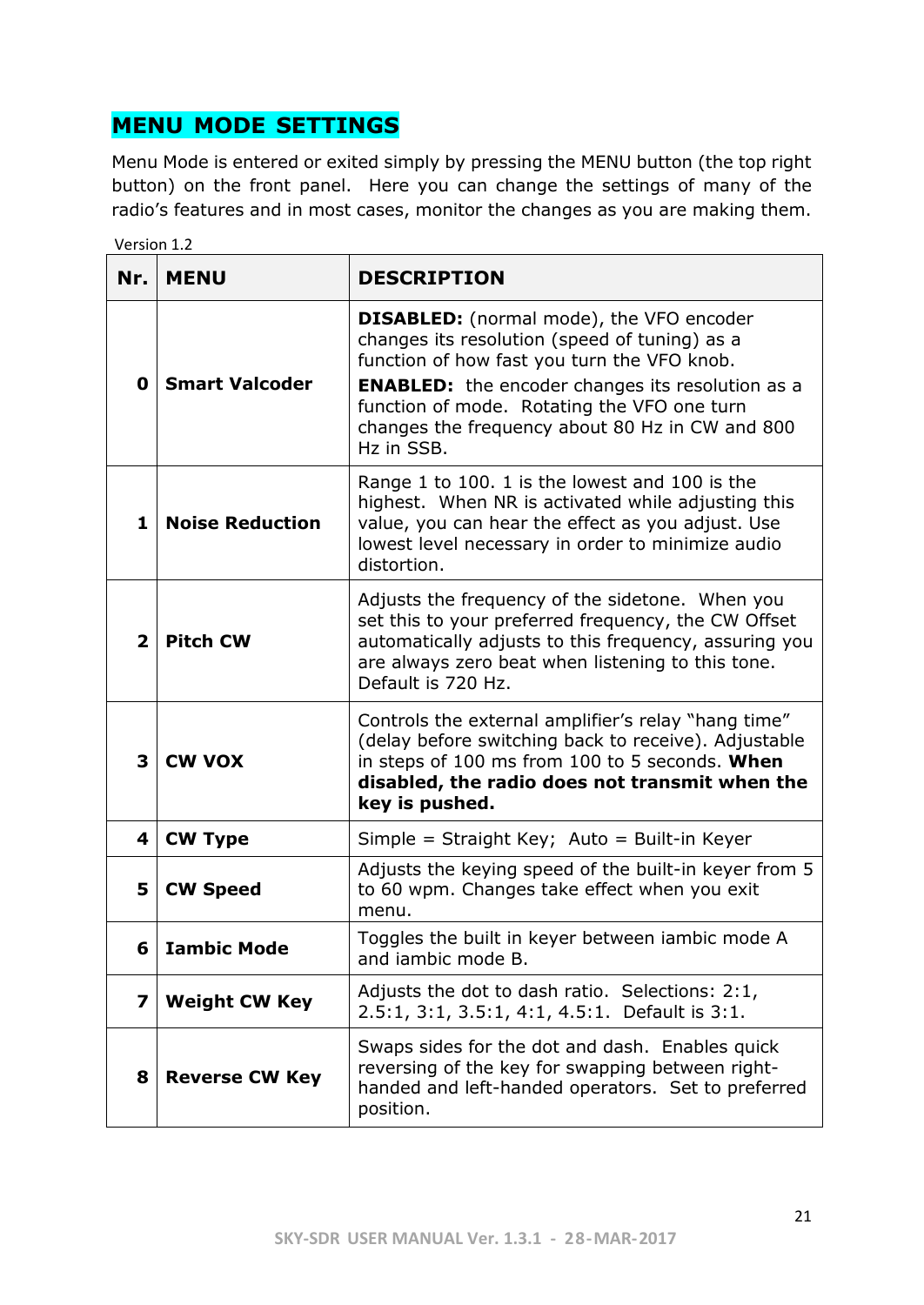| 9  | <b>AGC RX</b>                                                                                                                                                                                                                        | Adjusts the recovery speed of the receiver's AGC,<br>from 1 (slowest) to 20 (fastest). Use slower speeds<br>for SSB and faster speeds for CW. Set to preferred<br>position for each mode. Default: 2.                                                                                                                             |  |  |  |
|----|--------------------------------------------------------------------------------------------------------------------------------------------------------------------------------------------------------------------------------------|-----------------------------------------------------------------------------------------------------------------------------------------------------------------------------------------------------------------------------------------------------------------------------------------------------------------------------------|--|--|--|
| 10 | <b>Noise Blanker</b>                                                                                                                                                                                                                 | When the noise blanker (NB) is activated by pushing<br>"F" + "DOWN/NB", this adjusts the blanking. 4 is<br>maximum blanking and 12 is minimum blanking.<br>Set this value as high as possible while blanking is<br>still effective. This minimizes audio distortion. You<br>can listen to the changes in real-time as you adjust. |  |  |  |
| 11 | <b>S-Meter Mode</b>                                                                                                                                                                                                                  | This toggles the S-Meter between Bar Graph and uV<br>readout. S-Meter is calibrated with PRE-AMP "ON".                                                                                                                                                                                                                            |  |  |  |
| 12 | <b>TX Meter</b>                                                                                                                                                                                                                      | Toggles readout between 'Bar Graph' and 'Output<br>Power' displayed in Watts.                                                                                                                                                                                                                                                     |  |  |  |
| 13 | <b>Show TX</b>                                                                                                                                                                                                                       | Toggles readout between SWR and Output Power                                                                                                                                                                                                                                                                                      |  |  |  |
| 14 | <b>Power TX</b>                                                                                                                                                                                                                      | Adjusts 'Output Power' from 10 to 100. 10 is<br>approximately 1W and 100 is approx. 5 to 8 Watts,<br>dependant on the source voltage.                                                                                                                                                                                             |  |  |  |
| 15 | Toggles display's LED backlight between 2 positions:<br>'FOREVER' (always on) and 'AUTO' (on for 3 seconds<br><b>LED Mode</b><br>each time a front panel control is adjusted). When<br>light is off, it saves 40mA of current drain. |                                                                                                                                                                                                                                                                                                                                   |  |  |  |
| 16 | <b>AM/FM Mode</b>                                                                                                                                                                                                                    | Enables or disables display and selection of these<br>two modes. When enabled, the mode button togles<br>through ALL modes. When disabled the mode<br>switch toggles through SSB, CW and DIGI modes<br>(only). This is individually adjustable and stored for<br>each band.                                                       |  |  |  |
| 17 | Adjusts the squelch sensitivity level for FM mode<br><b>Squelch FM</b><br>from 0 to 100. When set to 0, the squelch is<br>essentially turned off.                                                                                    |                                                                                                                                                                                                                                                                                                                                   |  |  |  |
| 18 | Adjusts the squelch sensitivity level for all modes<br><b>Squelch SSB/CW</b><br>except FM from 0 to 100. When set to 0, the<br>squelch is essentially turned off.                                                                    |                                                                                                                                                                                                                                                                                                                                   |  |  |  |
| 19 | <b>SSB TX MUTE</b>                                                                                                                                                                                                                   | The SSB TX 'Monitor' is enabled or disabled with this<br>adjustment. "Enable" mutes this function. Also<br>useful for setting                                                                                                                                                                                                     |  |  |  |
| 20 | <b>Gain TX DIGI</b>                                                                                                                                                                                                                  | Adjusts the transmitter's 'AF Gain' in Digi Modes.                                                                                                                                                                                                                                                                                |  |  |  |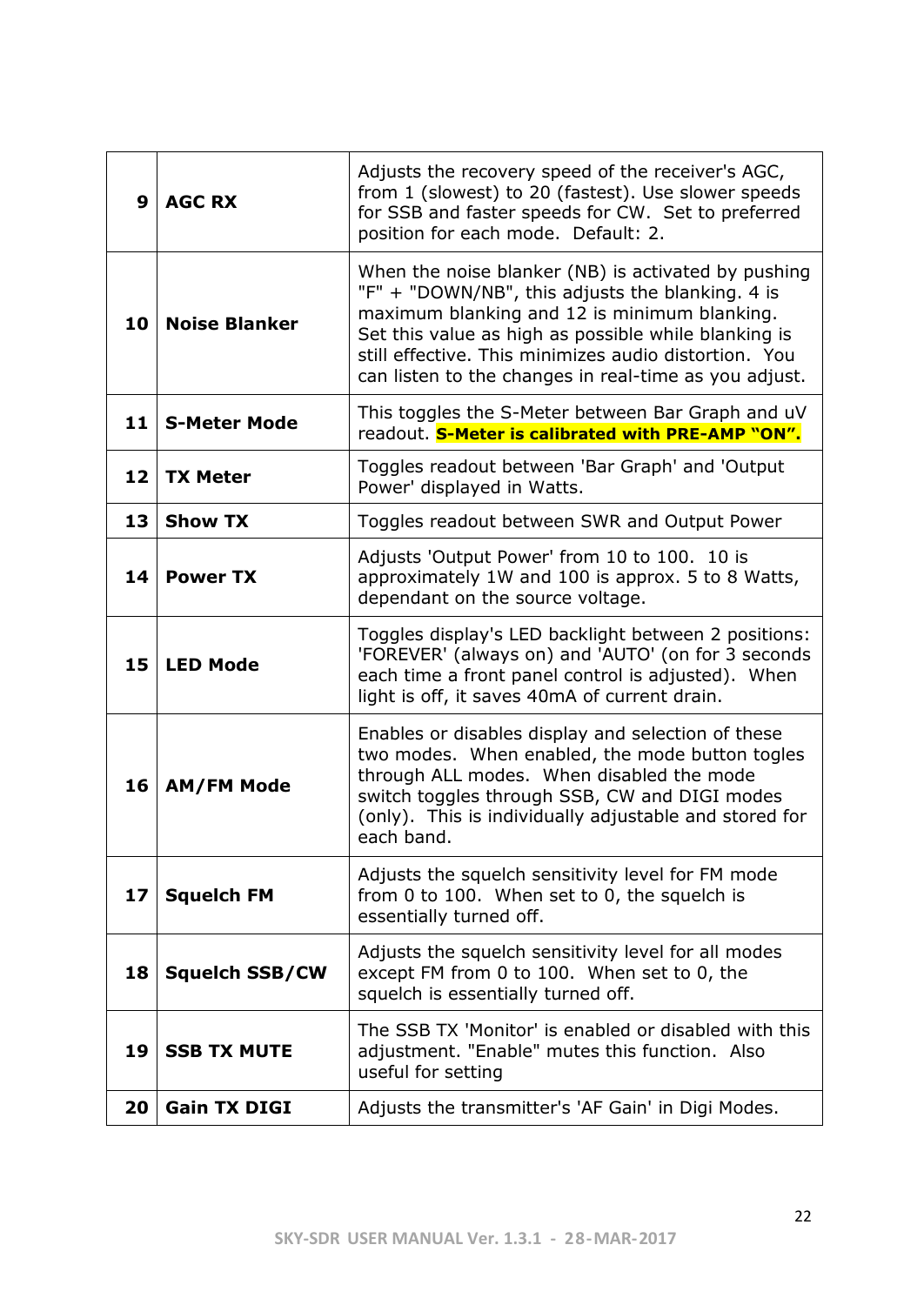| 21 | <b>Voice VOX Level</b>                                                                                                                                                                                                                                                     | Adjusts the VOX Gain (sensitivity) in SSB Mode from<br>10 (most sensitive) to 100 (least sensitive). For the<br>original hand mic, use "80".                                                                                                                                                     |  |  |  |  |
|----|----------------------------------------------------------------------------------------------------------------------------------------------------------------------------------------------------------------------------------------------------------------------------|--------------------------------------------------------------------------------------------------------------------------------------------------------------------------------------------------------------------------------------------------------------------------------------------------|--|--|--|--|
| 22 | (VOX DELAY) Select DISABLE (turns VOX OFF) or<br><b>Voice VOX</b><br>adjust delay from 100 ms to 5 sec. in steps of 100<br>ms.                                                                                                                                             |                                                                                                                                                                                                                                                                                                  |  |  |  |  |
| 23 | <b>Compress TX</b>                                                                                                                                                                                                                                                         | Adjusts TX Speech Processor from 1 (minimum<br>compression) to 100 (maximum compression).<br>Always set to 40 to 50% when used with the<br>factory Hand-MIC.                                                                                                                                     |  |  |  |  |
| 24 | <b>Reverberator</b>                                                                                                                                                                                                                                                        | Adjust TX audio reveberation: Default: 'DISABLE';<br>Press RIT/XIT to toggle between 3 adjustments;<br>Delay: '40ms', '80ms', or '160ms'; Depth: 1-7;<br>Level: 1-7. Change value by rotating VFO knob.                                                                                          |  |  |  |  |
| 25 | <b>EQ TX</b>                                                                                                                                                                                                                                                               | Adjusts TX Audio Equalizer in 3 ranges, 'LOW'<br>Frequencies, 'MEDium' Frequencies, and 'HIGH'<br>Frequencies in steps from 1 (deemphasize) to 10<br>(maximum emphasis). Toggle between the 3 ranges<br>by pressing the RIT/XIT button on the front panel.<br>RECOMMENDED: LOW=10, MED=6, HIGH=6 |  |  |  |  |
| 26 | Adjusts RX Audio Equalizer in 3 ranges, 'LOW'<br>Frequencies, 'MEDium' Frequencies, and 'HIGH'<br>Frequencies in steps from 1 (deemphasize) to 10<br><b>EQ RX</b><br>(maximum emphasis). Toggle between the 3 ranges<br>by pressing the RIT/XIT button on the front panel. |                                                                                                                                                                                                                                                                                                  |  |  |  |  |
| 27 | <b>Pan Level</b>                                                                                                                                                                                                                                                           | Adjusts the 'Gain Level' of the Pan Adapter from 0 to<br>$30.30 = 60dB.$                                                                                                                                                                                                                         |  |  |  |  |

# **SOFTWARE MENU QUICK GUIDE**

| 0                        | <b>Smart Valcoder</b>  | 10 | Noise Blanker       | 20 | <b>Gain Tx DIG</b>     |
|--------------------------|------------------------|----|---------------------|----|------------------------|
|                          | <b>Noise Reduction</b> | 11 | <b>S-meter Mode</b> | 21 | <b>Voice VOX Level</b> |
| $\overline{\phantom{a}}$ | <b>Pitch CW</b>        | 12 | <b>TX</b> Meter     | 22 | <b>Voice VOX</b>       |
| 3                        | <b>CW VOX</b>          | 13 | Show TX             | 23 | <b>Compress TX</b>     |
| 4                        | Type CW key            | 14 | Power TX            | 24 | Reverberator           |
| 5                        | <b>CW Speed</b>        | 15 | <b>LED</b> Mode     | 25 | <b>EQTX</b>            |
| 6                        | lambic mode            | 16 | AM/FM Mode          | 26 | <b>EQRX</b>            |
| 7                        | Weight CW Key          | 17 | Squelch FM          | 27 | Pan Level              |
| 8                        | Reverse CW Key         | 18 | Squelch SSB/CW      |    |                        |
| 9                        | <b>AGC RX</b>          | 19 | <b>SSB TX MUTE</b>  |    |                        |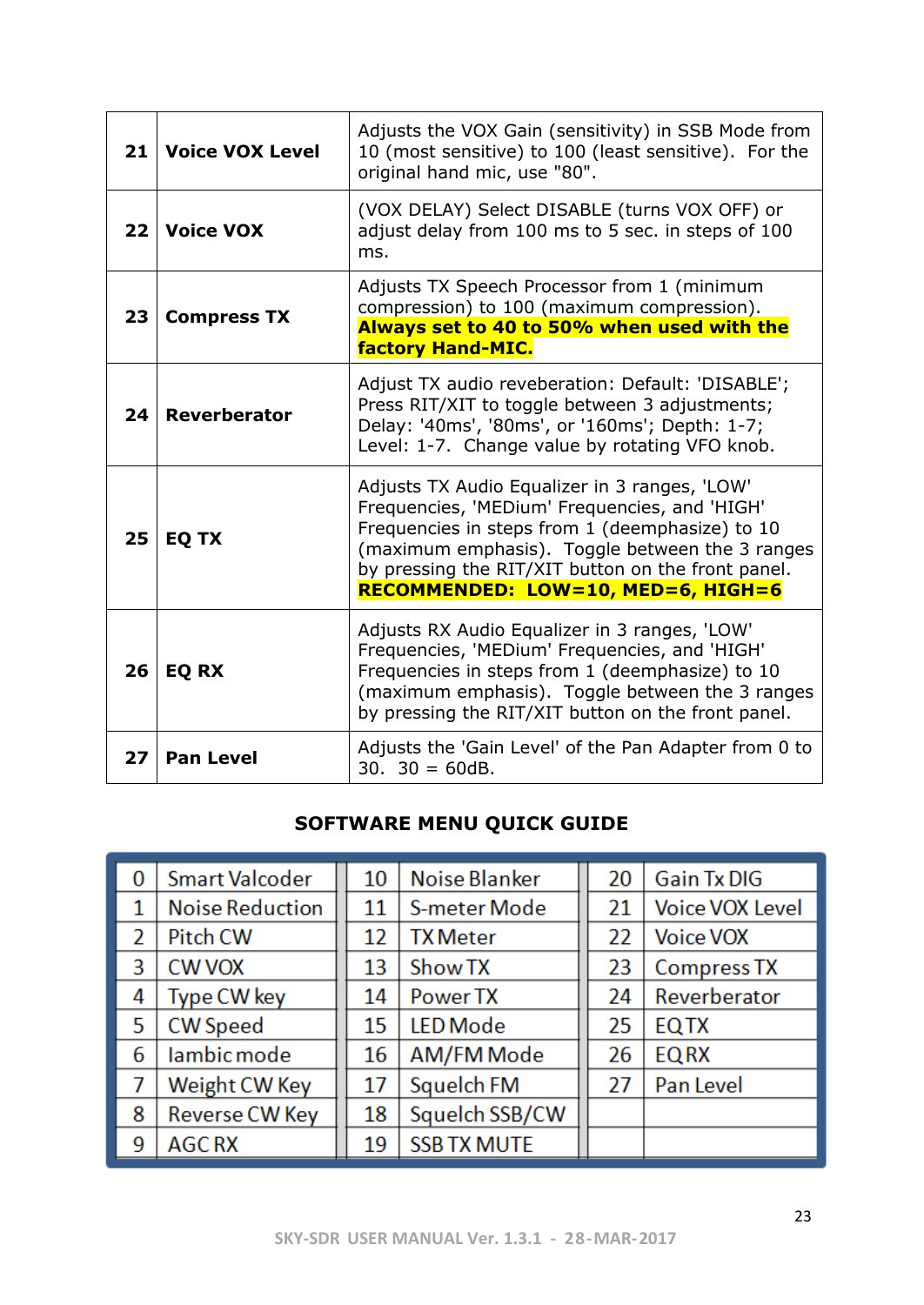# **SERVICE MODE**

**===============================================**

**===============================================**

**SERVICE MODE** is a special maintenance mode where additional parameters may be adjusted. It is used for presetting general and unit-specific values of the radio. **Please contact Appello if you have any questions about this.**

# **WARNING:**

**Entering Service Mode RESETS MOST SETTINGS to their or ig ina l DEFAULT VALUES. This includes all 27 of the Menu Mode Settings!**

(Except for TX IQ, RX IQ and Synthesizer Calibration).

**DO NOT TOUCH ANY SETTINGS in here unless you are 100% sure that you know what you are doing. Otherwise you may easily kill the radio's performance. PLEASE CONTACT APPELLO IF YOU HAVE QUESTIONS.**

**WARNING: WHEN IN SERVICE MODE, NEVER CHANGE THE VALUES OF "RX IQ" / "TX IQ" / "VFO" / "IF DSP" THEY ARE PRE-SET AT THE FACTORY FOR EACH INDIVIDUAL RADIO.**

# **To Enable Entry to the Service Mode:**

- Turn the radio **OFF**.
- Press and hold the **[F]** button, then power the radio **ON**.
- After the Aerial-51 logo appears on the screen, release the **[F]** button.
- You are now in Service Mode and may access the Service Mode Menu.

## **Functions of the Radio with Entry to Service Mode Enabled:**

- **Do Nothing:** Normal Operation
- **Press [Menu]:** enters normal Menu Mode (just like normal operation)
- **Press [F] and then [Menu]:** Enters Service Mode
- **To EXIT Service mode, TURN RADIO OFF.** Restart radio as normal.

ALWAYS EXIT SERVICE MODE AS SOON AS YOU HAVE FINISHED MAKING CHANGES TO THE MENU ITEMS.

This helps avoid making accidental changes to menu items.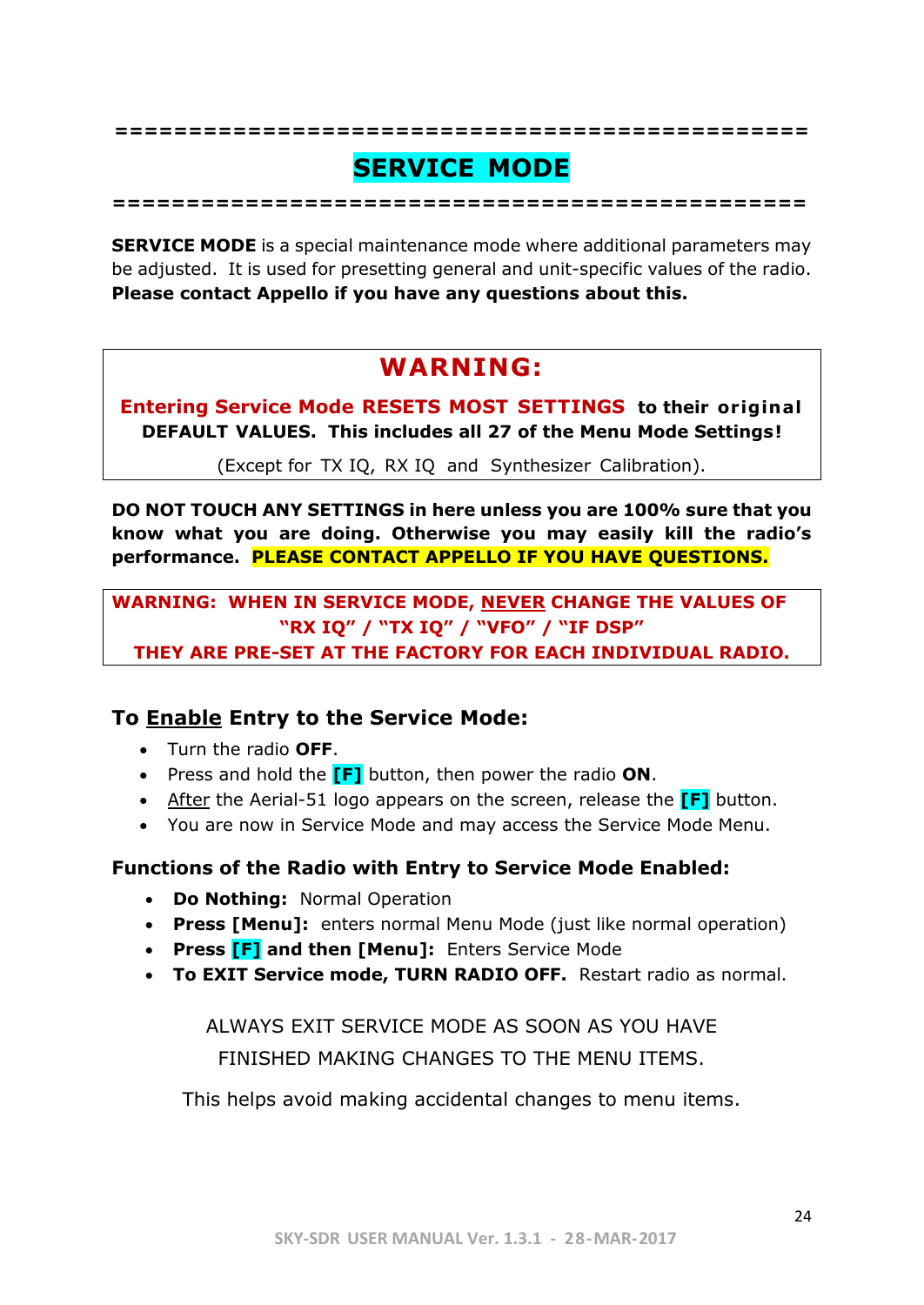**DO NOT TOUCH ANYTHING in here unless you are 100% sure that you know what you are doing. Otherwise you may easily kill the radio's performance.**

#### **GENERAL INFORMATION ABOUT SERVICE MODE**

Each time you "*ENABLE ENTERING SERVICE MODE"* **(***by pressing [F] while powering on the radio***)** most parameters are automatically reset to their DEFAULT VALUES:

|                | $VFO = \{12345678\}$ (Unit-Specific; <b>DO NOT TOUCH IT!</b> ) |
|----------------|----------------------------------------------------------------|
|                | S-METR = $\{xx\}$ (Unit-Specific; <b>DO NOT TOUCH IT!</b> )    |
|                | IF DSP = ${5149}$ (firmware-specific value - DON'T             |
|                | <b>TOUCH!)</b>                                                 |
| <b>DEFAULT</b> | FILTER TX $CW = 100$                                           |
| <b>VALUES</b>  | FILTER TX FM $= 9600$                                          |
|                | FILTER TX AM $=$ 5590                                          |
|                | $Vpwr = 0$                                                     |
|                | CAT - FTDI FT232RL                                             |

#### **BAND-SPECIFIC PARAMETERS**

Several parameters must be set separately for EACH BAND. There are 11 different bands. You must select the band BEFORE entering the Service Menu. You must also exit the Service Mode Menu in order to change bands. When exiting and reentering, don't forget to press **[F]** then **[MENU].** The current BAND is indicated by a number following the name of the menu item. (i.e. Port 3 means Port for BAND 3). The band specific Menu items are shown below with "**#**" to indicate that a band number will be shown. The list below shows you the band number of each band.

|        | $0 = 160m$ | $4 = 30m$ | $8 = 12m$ |  |
|--------|------------|-----------|-----------|--|
|        | $1 = 80m$  | $5 = 20m$ | $9 = 10m$ |  |
| BAND # | $2 = 60m$  | $6 = 17m$ | $10 = 6m$ |  |
|        | $3 = 40m$  | $7 = 15m$ |           |  |
|        |            |           |           |  |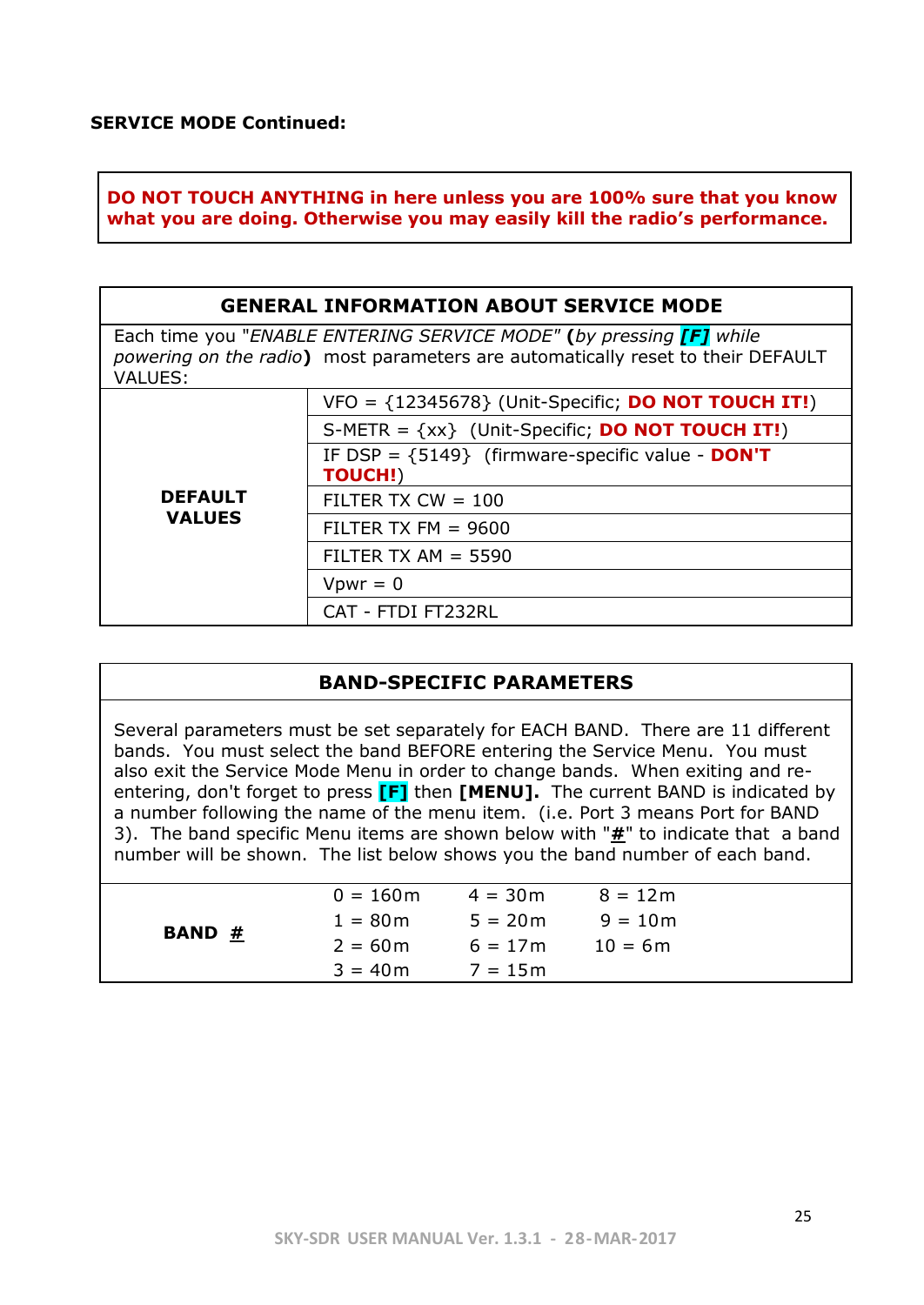| <b>SERVICE MODE</b><br><b>MENU ITEMS</b> | <b>DESCRIPTION / COMMENTS</b>                                                                                                                                                                                                                                                                                                                                                                                                                                                         |
|------------------------------------------|---------------------------------------------------------------------------------------------------------------------------------------------------------------------------------------------------------------------------------------------------------------------------------------------------------------------------------------------------------------------------------------------------------------------------------------------------------------------------------------|
| <b>IF DSP</b>                            | Virtual gap frequency from 5006 to 10013 Hz.<br>Recommended to use low-frequency virtual IF. No need to<br>ever change this value. DO NOT TOUCH IT.                                                                                                                                                                                                                                                                                                                                   |
| <b>V PWR</b>                             | Adjustment of displayed voltage                                                                                                                                                                                                                                                                                                                                                                                                                                                       |
| <b>REF VFO</b>                           | For correcting the VFO frequency. This parameter is unit-<br>specific for each radio. DO NOT TOUCH IT.                                                                                                                                                                                                                                                                                                                                                                                |
| <b>MULT VFO #</b>                        | Divider VFO. DO NOT TOUCH IT.                                                                                                                                                                                                                                                                                                                                                                                                                                                         |
| <b>BEGIN FREQUENCY</b><br>#              | Sets low end starting frequency for each band. Must select<br>band before entering Service Mode Menu. Set the<br>frequency with VFO knob. Note: you must exit Service<br>Menu to change bands, then re-enter Service Menu to set<br>the next band.                                                                                                                                                                                                                                    |
| <b>END FREQUENCY</b><br>#                | Sets the stop frequency for the high end of each band. Must<br>select band before entering Service Mode Menu. Set the<br>frequency with VFO knob. Note: you must exit Service<br>Menu to change bands, then re-enter Service Menu to set<br>the next band.                                                                                                                                                                                                                            |
| PORT #                                   | (Band Ports) These port settings tell the radio which<br>bandpass filter and low-pass filter to use for each band.<br><b>DO NOT TOUCH IT.</b>                                                                                                                                                                                                                                                                                                                                         |
| <b>S METER</b>                           | Used for calibrating S-Meter Range. DO NOT TOUCH IT.                                                                                                                                                                                                                                                                                                                                                                                                                                  |
| RX IQ $#$                                | Setting the mirror channel correcting the phase and<br>amplitude of IQ for each band separately on RX - minimum<br>reading - has two modes- fast and slow for quick setting<br>and fine - switched with STEP. DO NOT TOUCH IT.                                                                                                                                                                                                                                                        |
| <b>FILTER SSB</b>                        | Enables the adjustment of the high and low cut-off<br>frequency for each of the first three SSB filters. The range<br>is 150 Hz to 3600 Hz. Select filter to be adjusted by<br>pressing the "Filter" button. Select high or low frequency<br>with "RIT" button. Change cut-off frequency with the VFO<br>knob. Note: Filter 4 is adjusted within the normal menu<br>mode (not in service mode). NOTE: Use with the factory<br>hand-mic may require setting lower band-stop to 150 Hz. |
| <b>FILTER CW</b>                         | Adjusts the bandwidth of the first three CW filters. The<br>range is 50 Hz to 2400 Hz. Change bandwidth by rotating<br>the VFO knob. Pressing the FILTER Button toggles through<br>filters 1, 2, & 3. Note: Filter 4 is adjusted within the normal<br>menu mode (not in service mode).                                                                                                                                                                                                |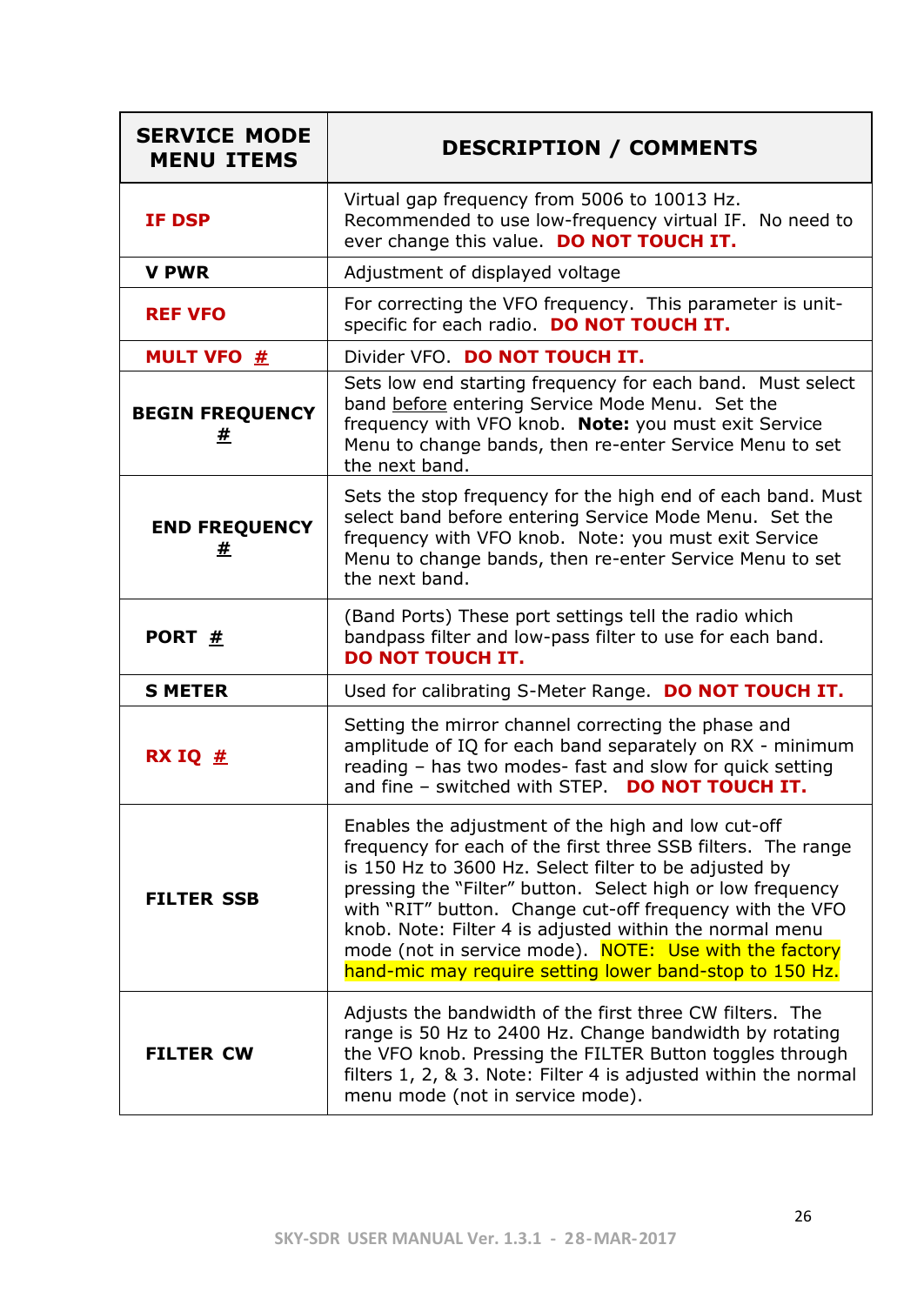#### **SERVICE MODE Continued:**

| <b>Filter AM</b>               | Adjusts the bandwidth of the first three AM filters. The<br>range is 2000 Hz to 9600 Hz. Select filter to be adjusted by<br>pressing the "Filter" button. Pressing the FILTER Button<br>toggles through filters 1, 2, & 3. Note: Filter 4 is adjusted<br>within the normal menu mode (not in service mode). |
|--------------------------------|-------------------------------------------------------------------------------------------------------------------------------------------------------------------------------------------------------------------------------------------------------------------------------------------------------------|
| <b>Filter FM</b>               | Adjusts the bandwidth of the first three AM filters. The<br>range is 2000 Hz to 9600 Hz. Select filter to be adjusted by<br>pressing the "Filter" button. Pressing the FILTER Button<br>toggles through filters 1, 2, & 3. Note: Filter 4 is adjusted<br>within the normal menu mode (not in service mode). |
| <b>AGC DSP</b>                 | (On/Off) AGC should always be set to "ENABLE"                                                                                                                                                                                                                                                               |
| <b>SHOW S METER</b>            | <b>Switches S-Meter</b>                                                                                                                                                                                                                                                                                     |
| <b>FILTER TX SSB</b>           | Adjustment of transmit bandwidth in the SSB mode. Values<br>can be selected from 150 Hz to 3600Hz.                                                                                                                                                                                                          |
| <b>FILTER TX CW</b>            | Adjustment of transmit bandwidth in the CW mode. Values<br>can be selected from 50 Hz to 1000Hz.                                                                                                                                                                                                            |
| <b>FILTER TX AM</b>            | Adjustment of transmit bandwidth in the AM mode. Values<br>can be selected from 200 Hz to 9600Hz.                                                                                                                                                                                                           |
| <b>FILTER TX FM</b>            | Adjustment of transmit bandwidth in the FM mode. Values<br>can be selected from 200 Hz to 9600Hz.                                                                                                                                                                                                           |
| <b>LEVEL TX <math>#</math></b> | {1234} DO NOT TOUCH IT.                                                                                                                                                                                                                                                                                     |
| <b>POWER TX #</b>              | {0} {123} DO NOT TOUCH IT.                                                                                                                                                                                                                                                                                  |
| TX IQ $#$                      | Setting the mirror channel correcting the phase and<br>amplitude of IQ for each band separately on TX - minimum<br>reading - has two modes- fast and slow for quick setting<br>and fine - switched with STEP. DO NOT TOUCH IT.                                                                              |

In the rare event that you manage to blow out some or all of the factory presets, **please contact Appello.** The general and unique parameters of your specific radio (by serial number) must be re-entered manually. This work takes about one hour.